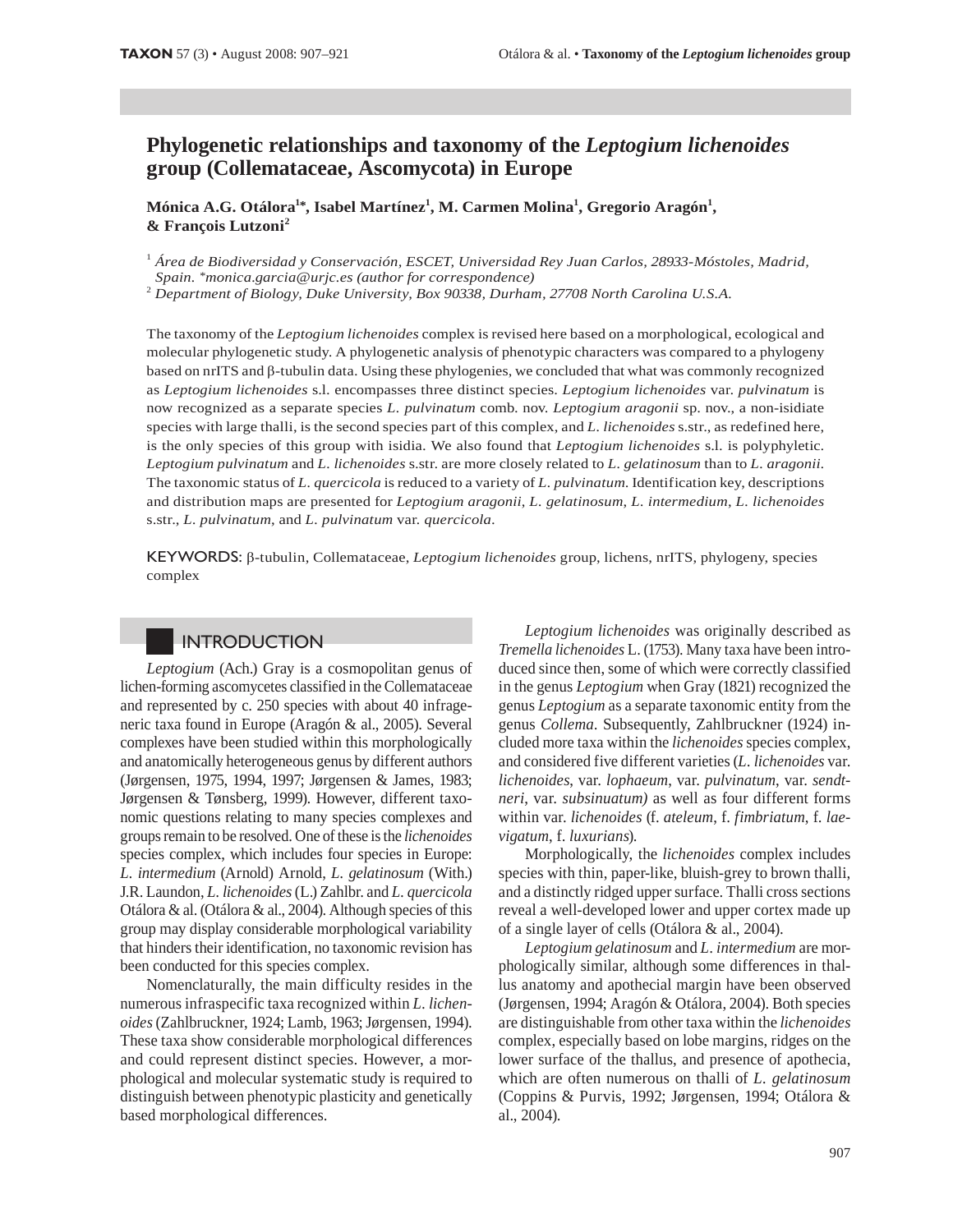Leptogium lichenoides is the most variable, abundant, and broadly distributed species of the complex in Europe (Wirth, 1980; Nimis, 1993; Llimona & Hladun, 2001). Several authors have pointed out the existence of marginal isidia in Leptogium lichenoides. However, Sierk (1964) who studied the genus Leptogium in North America, did not observe the presence of isidia, but observed that margins of the thallus can range from entire to finely lobulated or fimbriated. Sierk (op. cit.) concluded that in spite of the variability observed, and multiple infraspecific taxa proposed by other authors, it was more appropriate to not recognize distinct taxonomic units within L. lichenoides. Brodo & al. (2001) indicated that some marginal outgrowths of L. lichenoides can be interpreted as isidia, and on that basis they recognized two thallus types within L. lichenoides s.l.; i.e., with or without isidia. However, they specified that the degree to which marginal outgrowths resemble isidia varies, leading to problems in identification. Coppins & Purvis (1992) acknowledged that some specimens of *L. lichenoides* have small, simple or branched, cylindrical isidia-like extensions, which may be very densely produced, giving the appearance of fibrillose margins. Other authors (e.g., Nimis, 1993; McCune & Geiser, 1997) have also pointed out the high level of morphological polymorphism within L. lichenoides.

The diagnostic value of isidia (presence or not, shape and position) and lobes (colour and shape) were highlighted by the recognition of several new species, within Collema and Leptogium during the last 22 years: L. magnussonni Degel. & P.M. Jørg. and L. subaridum P.M. Jørg. & Goward (Jørgensen & Goward, 1994; Aragón & al., 2004), L. furfuraceum and L. pseudofurfuraceum (Jørgensen & James 1983; Jørgensen, 1997; Aragón & al., 2005), Collema flaccidum and C. subflaccidum (Coppins & Purvis, 1992). However, the value of these characters as being robust morphological markers that characterize monophyletic entities that can be recognized as species, has never been confronted with molecular evidence within the L. lichenoides complex.

The main objective of this study is to evaluate the accuracy of morphological traits in recognizing monophyletic entities within the *L. lichenoides* species complex using molecular markers. We chose the nuclear ribosomal internal transcribe spacer ( $nrITS$ ) and  $\beta$ -tubulin as markers for this study, because they have been shown repeatedly to have the appropriate level of variation for phylogenetic studies at the species and population levels for lichen-forming fungi (Myllys & al., 2001; Printzen & Ekman, 2002; Martín & al., 2003; McDonald & al., 2003; Miadlikowska & al., 2003; Printzen & al., 2003; Grube & al., 2004; Molina & al., 2004; Divakar & al., 2005). On this basis, we provide a taxonomic revision of this species complex in Europe, including species descriptions and identification key.

### **MATERIALS AND METHODS**

**Specimens.** — This study is based on 2,000 specimens of the Leptogium lichenoides group from herbaria B, BM, BP, E, G, GB, GDA, H, KUOPIO, L, LD, MA, MACB, MAF, OULU, TU and S, as well as personal collections by the authors. The type material of Leptogium lichenoides (LINN), Leptogium gelatinosum (OXF), L. intermedium (M), and several varieties and forms of this group were also revised.

Eighteen specimens (collected from 2002 to 2004 in the Iberian Peninsula) were selected for DNA sequencing to represent the phenotypic variability within the L. lichenoides complex (Appendix 1). One specimen of Leptogium saturninum (Dickson) Nyl. and one specimen of Collema undulatum Laurer ex Flotow were selected as outgroup taxa based on results from previous Lecanorales and Peltigerales phylogenies (Wiklund & Wedin, 2003; Miadlikowska & Lutzoni, 2004). It was not possible to obtain DNA sequences for *L. intermedium*, so, this species was not included in the phylogenetic analyses.

Morphological, anatomical and ecological studies. — The morphological, anatomical and ecological characters studied were: presence/absence of isidia, thallus colour, thallus diameter, lobe width, lobe margin shape, apothecium shape, presence/absence of arachnoid white hairs or tomentum on lower surface, and habitat type. Based on substantial morphological variability detected during a preliminary survey of *L. lichenoides* s.l. and the lectotype examined, specimens were classified into three putative species: *L. lichenoides* s.str. = isidia marginal,  $L.$  *pulvinatum* = lobes erect and thallus margin laciniate to deeply divided or revolute and L.  $aragonii =$  lobes wider and planate with crenate margin (Fig. 1; Appendix 2).

According to Aragón & Otálora (2004) the main diagnostic anatomical characters for this group are lobe thickness, spore size and organization of thalline exciple. Thalli and apothecia were sectioned at a thickness of  $14-16 \mu m$ using a freezing microtome and stained with lactophenol cotton blue. Apothecial sections were mounted in distilled water. All light microscopy measurements were made in water mounts, with an oil-immersion lens. Measurements of thallus thickness were carried out on 210 specimens (10 measurements per specimen). Twenty measurements of randomly selected mature spores (width and length) and five measurements of the apothecial anatomy (thickness of thalline exciple, paraphyses, hymenium and epihymenium, and width and length of asci) were made for 44 fertile specimens.

An ANOVA was performed to test if differences among groups circumscribed in our preliminary survey (see above) were significant. Data were statistically analyzed using SPSS/PC+ version 3.0. A Tukey post hoc test was implemented to convert morphological continuous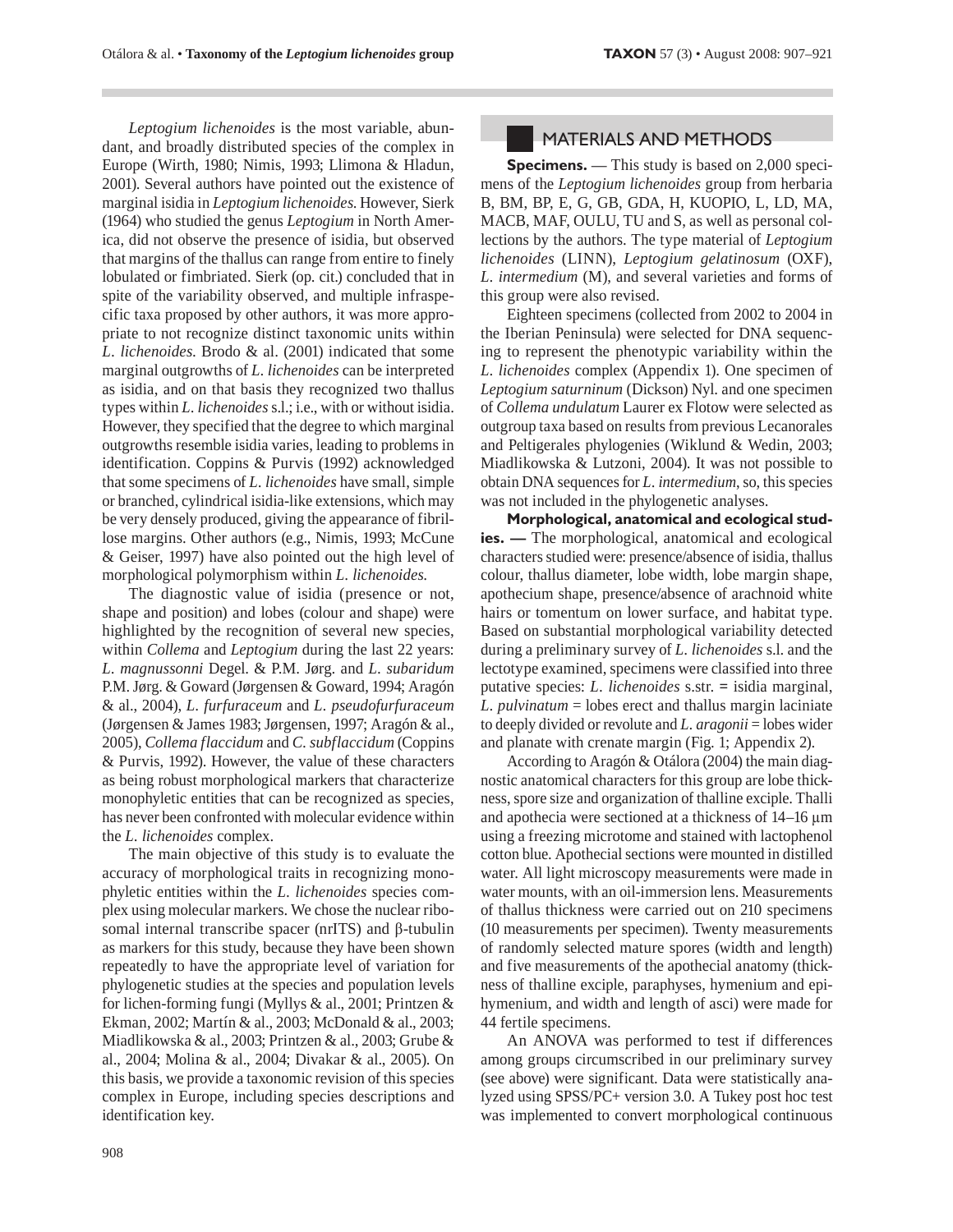

Fig. 1. Thallus type and shape, corresponding to the morphological characters 1-9 (Appendix 2 in Taxon online issue). A, Leptogium aragonii (MTG) lobe morphology; B, L. gelatinosum thallus; C, L. intermedium thallus; D, L. lichenoides (MTA) thallus with isidiate margin (coralloid isidia); E, L. pulvinatum (MTV), lobe morphology showing laciniate margin; F, L. pulvinatum thallus; G, L. pulvinatum var. quercicola lobe morphology; H, L. pulvinatum var. quercicola thallus. All photos by M.A.G. Otálora.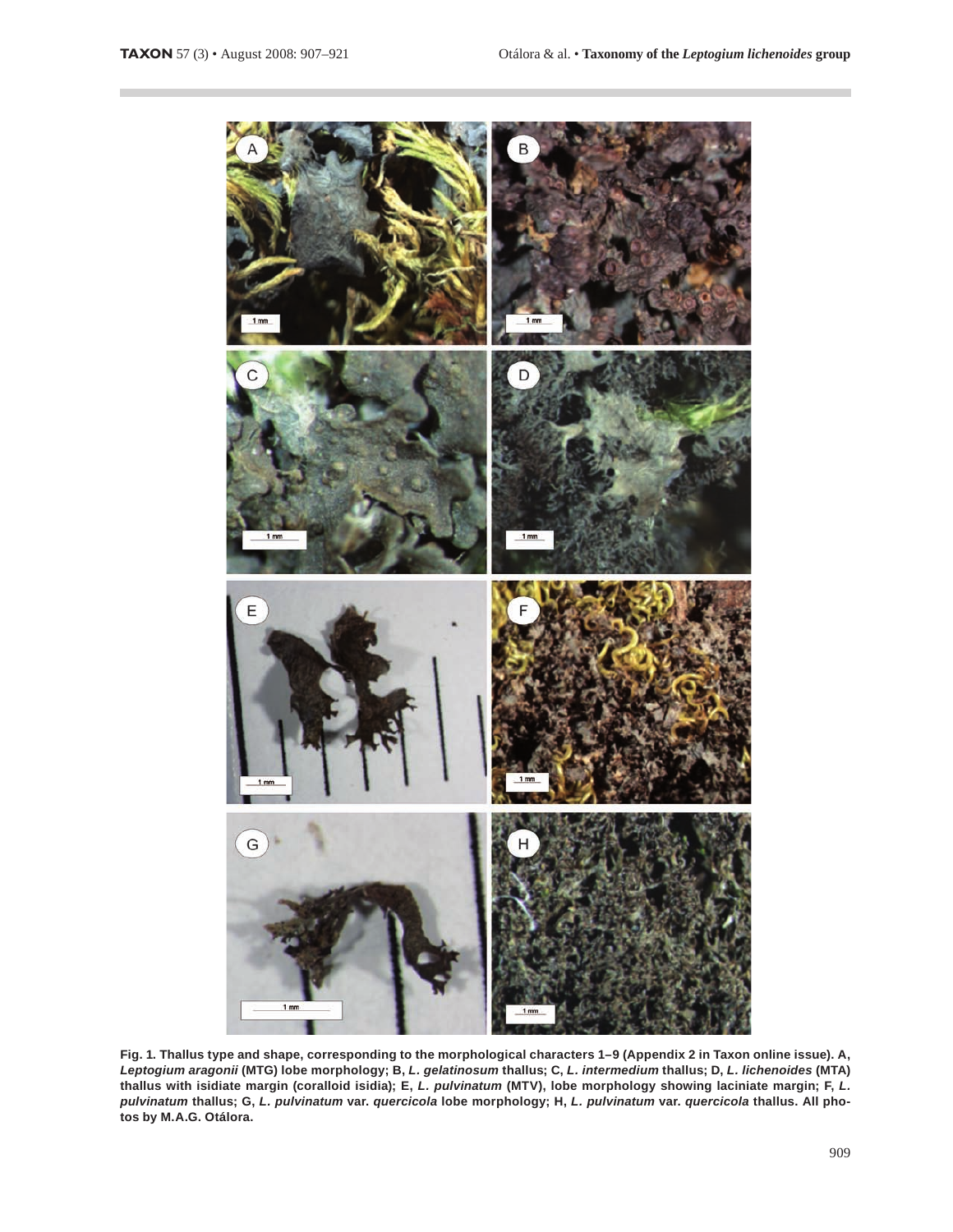characters into discrete characters (Fig. 2) following Lutzoni & Brodo (1995) and McDonald & al. (2003). A total of 17 morphological, anatomical and ecological characters (Appendix 2 in Taxon online issue) were included to build a phenotypic data matrix using MacClade 4.01 (Maddison & Maddison, 2001). Distribution maps show localities of specimens from the herbaria revised (see the Specimens section for list of herbaria) that were examined by the first author. Maps were drawn with the program Arcview GIS 3.2 and can be seen in Appendix 3 in Taxon online issue.

**DNA sequencing.** - Small samples prepared from fresh material were ground in liquid nitrogen. Total genomic DNA was extracted using DNeasy Plant Mini Kit (Qiagen) according to the manufacturer's instructions with slight modifications described in Crespo & al. (2001). Dilutions  $(1:10$  and  $1:100$ ) of genomic DNA were used for PCR amplifications of the nrITS region (including the 5.8S) gene) and partial sequence of the protein coding  $\beta$ -tubulin gene. Fungal nrITS was amplified using the primer pair ITS1F (Gardes & Bruns, 1993) and ITS4 or ITS5 and ITS4 (White & al., 1990). We also replaced ITS1F and ITS5 by NSSU897R and NSSU1088R (Kauff & Lutzoni, 2002). The protein coding  $\beta$ -tubulin gene was amplified using the primers Bt3-LM and Bt10-LM (Myllys & al., 2001). Because only five samples could be amplified with this primer pair, we designed the specific primer Bt3-MO (5'-AAGTCAGCATCGGGAGTTTA-3') using FastPCR (Kalendar, 2005), which was used in combination with Bt10-LM to amplify the remaining samples. Amplifications were performed in 25 µl volumes containing a reaction mixture of 2.5 µl of 10X DNA polymerase buffer (Biotools; containing 2 mM MgCl<sub>2</sub>, 10 mM Tris-HCl, pH 8.0, 50 mM KCl, 1 mM EDTA, 0.1% Triton X-100), 1.0 µl of dinucleotide triphosphate (dNTPs) containing 10 mM of each base, 1.5  $\mu$ l of each primer (10  $\mu$ M), 0.75  $\mu$ l of DNA polymerase  $(1 \text{ U} \times \mu l^{-1})$ , 13.75  $\mu l$  of dH<sub>2</sub>O and 4.0  $\mu l$ of dilution of genomic DNA. Amplifications were carried out in a Peltier thermal cycler (PTC-100) and performed using the following programs: initial denaturation at 95°C for 5 min, and 35 cycles at 94 $\mathrm{^{\circ}C}$  for 1 min, 54 $\mathrm{^{\circ}C}$  for 45 s (nrITS) or 58 $\mathrm{^{\circ}C}$  for 1 min ( $\beta$ -tubulin), 72 $\mathrm{^{\circ}C}$  for 1.5 min, followed by a final extension at 72°C for 5 min. PCR products were subsequently purified using the Bioclean Columns kit (Biotools) according to the manufacturer's instructions. The purified PCR products were sequenced using the same amplification primers, as well as ITS2 and ITS1 (White & al., 1990) for the nrITS region. Both strands were sequenced using the ABI PRISM<sup>TM</sup> Dye Terminator Cycle Sequencing Ready reaction kit (Applied Biosystems) with the following PCR settings: denaturation for 3 min at 94°C, 25 cycles at 96°C for 10 s, 50°C for 5 s and  $60^{\circ}$ C for 4 min. Sequencing products were subjected to electrophoresis with a 3730 DNA analyser (Applied Biosystems).

The nrITS and  $\beta$ -tubulin complementary strands were compared with the assistance of Windows SeqMan (DNA-Star) to check for reading errors. The nrITS and  $\beta$ -tubulin datasets were aligned using MacClade 4.01. Nucleotide sequences for  $\beta$ -tubulin were translated to amino acids to facilitate the alignment. Ambiguously aligned regions in the nrITS were excluded from the alignment. These regions were recoded using the program INAASE (Lutzoni & al., 2000) and then used in phylogenetic analyses.

Phylogenetic analysis. - Individual weighted maximum parsimony analyses MP1 and MP3 were first performed on  $nrrTS$  and  $\beta$ -tubulin, respectively, with only unambiguous aligned sites, using PAUP\* version 4.0b10 (Swofford, 2002). Symmetric step matrices were assembled using STMatrix 2.1 (Stefan Zoller & François Lutzoni; http://www.lutzonilab.net/downloads) following the methodology of Gaya & al. (2003). For the nrITS region, two step-matrices were implemented, one for ITS1 and ITS2 and another for the 5.8S. Each codon position of β-tubulin was subjected to a specific step matrix as well as one spliceosomal intron, for a total of six step matrices being implemented simultaneously when the phylogenetic search was performed on the combined dataset. A second parsimony analysis restricted to nrITS (MP2) was performed using both unambiguous and coded ambiguous aligned regions. Nine regions of the nrITS were recoded with INAASE. These recoded regions were each subjected to a specific step matrix (Lutzoni & al., 2000).

The combinability of the datasets was assessed by comparing highly supported clades (bootstrap values  $\geq$  70%) among trees based on the ITS region or β-tubulin, exclusively (Mason-Gamer & Kellogg, 1996). Because no conflict was detected, it was assumed that the two datasets were congruent and could be combined. Thus, two additional MP analyses were conducted on this combined dataset: MP4 (nrITS unambiguous regions +  $\beta$ -tubulin) and MP5 (nrITS + INAASE coded characters +  $\beta$ -tubulin). The last parsimony analysis was made using the morphological matrix (MP6).

For each MP analysis, a heuristic search of 1,000 random addition sequences (RAS) was conducted, with TBR branch-swapping, the multrees option was in effect and gaps were treated as a fifth character state for unambiguously aligned sites. Constant characters were excluded. Bootstrap analyses (Felsenstein, 1985) were used to estimate phylogenetic uncertainty with heuristic searches as described above on 1,000 bootstrap datasets. Two RAS per bootstrap replicate were specified based on the high resolving power of the original data when 1,000 RAS were implemented.

Using the Akaike Information Criterium (AIC) as implemented in MrModeltest 2.2 (Posada & Crandall, 1998; Nylander, 2004) we selected the optimal models of nucleotide substitution for each data partition of the nrITS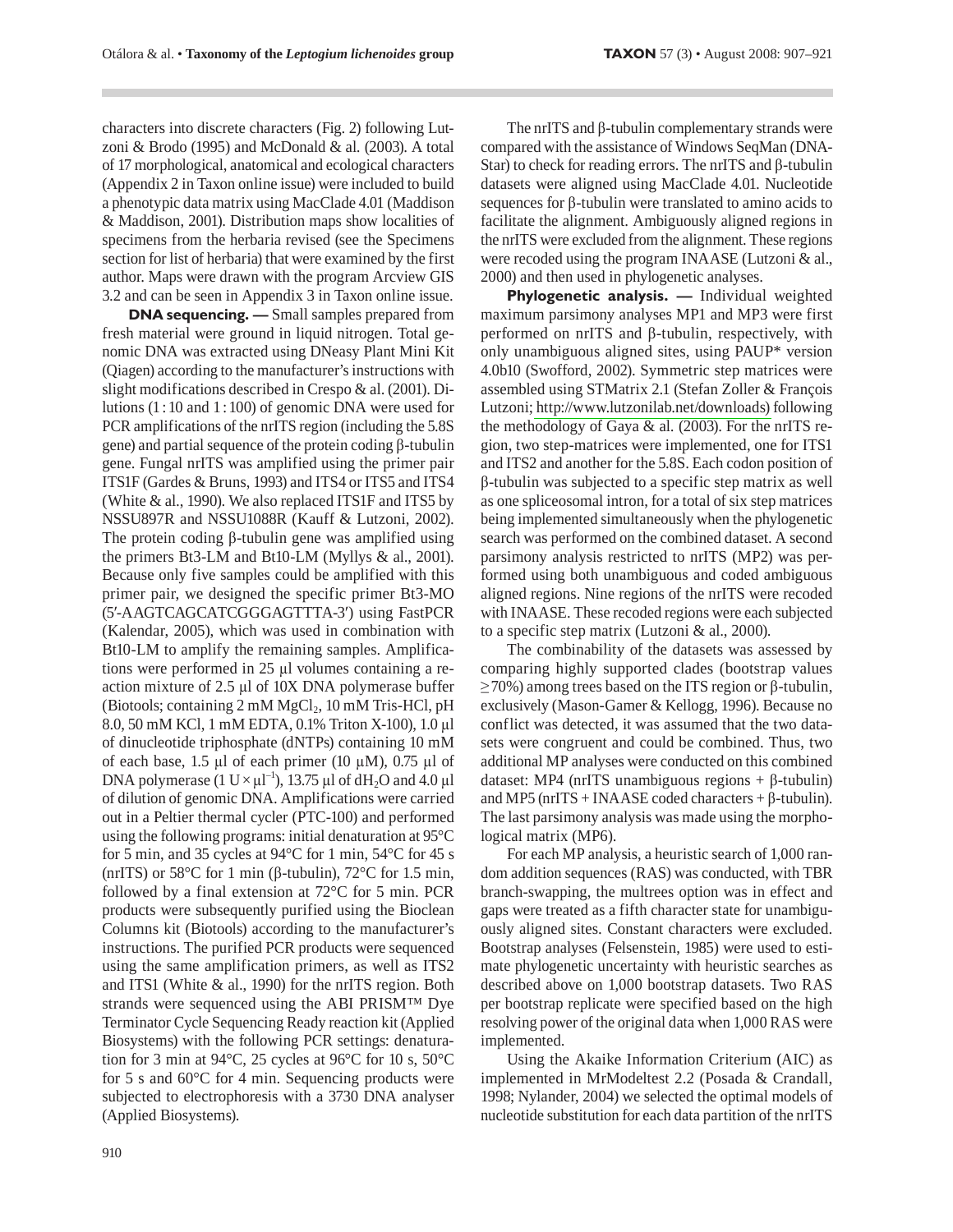

911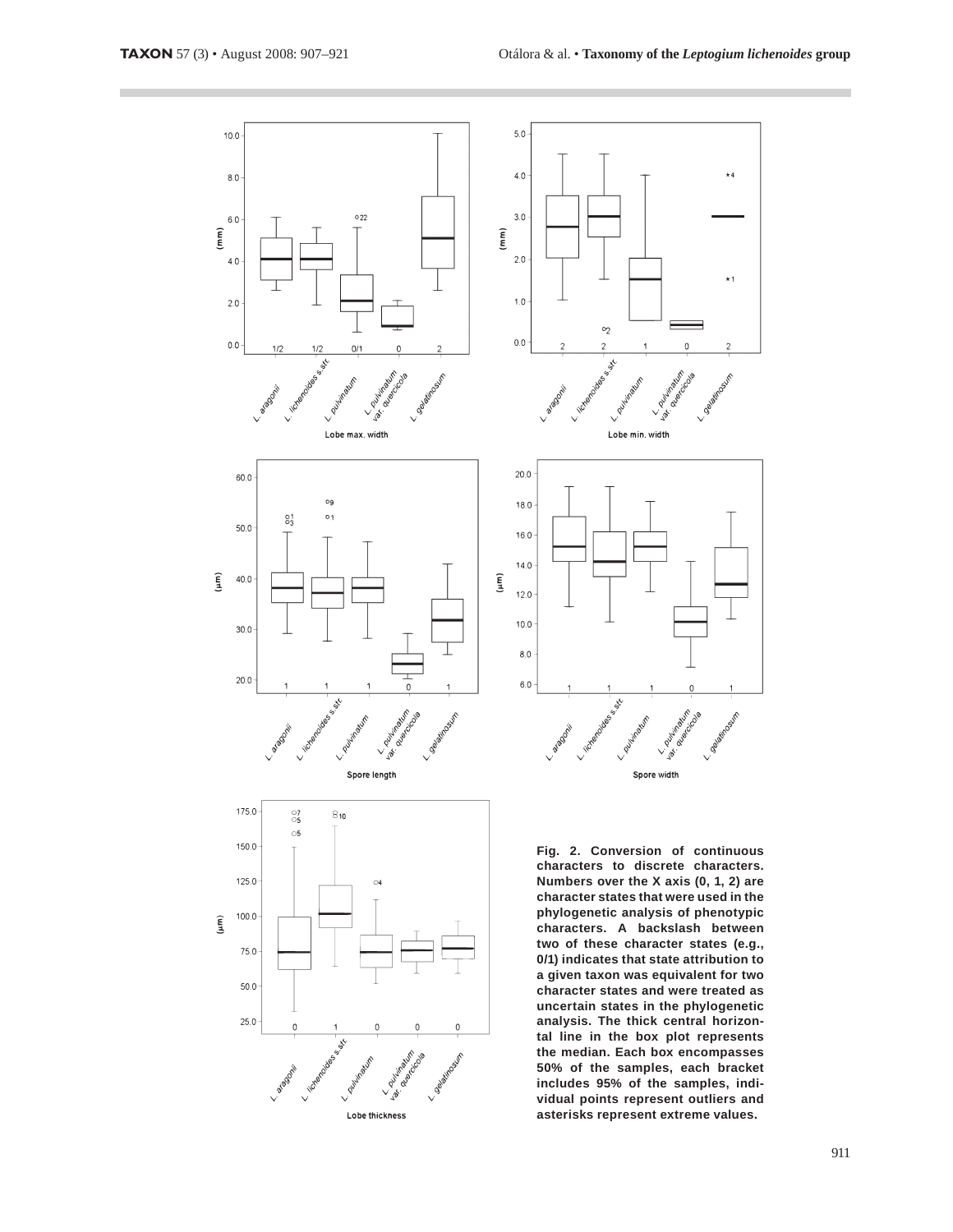and  $\beta$ -tubulin (Table 1). Both individual (MB1/nrITS and  $MB2/\beta$ -tubulin) and combined (MB3/nrITS +  $\beta$ -tubulin) datasets were also analyzed using MrBayes 3.0 (Huelsenbeck & Ronquist, 2001). The same six data partitions as in the MP analyses were considered for the Bayesian analysis of the combined dataset. A run of 5,000,000 generations starting from an initial random tree and employing four simultaneous chains was executed. A tree was saved every 100th generation. We plotted the log-likelihood scores of sample points against generation time, which revealed that a stable equilibrium was reached quickly for these datasets (Huelsenbeck & Ronquist, 2001). The first 4,800, 6,000 and 5,000 saved trees for MB1, MB2 and MB3, respectively, were discarded as "burn-in". Using PAUP\* 4.0b10 (Swofford, 2002), majority rule consensus trees were assembled using the remaining sampled trees and posterior probabilities were calculated for each node. The phylogenetic trees were drawn using TreeViewPPC 1.5.3 (Page, 1998).

## **RESULTS**

**Morphology.** — The examination of specimens revealed clear differences between the putative species within Leptogium lichenoides s.l. and the other species of the group. The ANOVA analysis of continuous characters also detected significant differences between them. These differences were most striking in the minimum values of lobe width. No putative species was identical to another in all characters (Figs. 1, 2; Table 2).

**Phylogenetic analyses.** — The nrITS sequences were highly variable in length (455–580 bp). The first 100 bp and seven ambiguously aligned regions (31 sites) were excluded. The final length of the nrITS alignment was 523 sites, of which 214 were variable, and 80 were parsimony informative (15.29%). The number of parsimony informative characters increased to 87 when INAASE coded characters where added to the nrITS data matrix. In contrast, virtually no length differences were detected

Table 1. Maximum likelihood best-fit evolutionary models and parameters selected by the Akaike Information Criterion (AIC) for each data partition.

|                                     | $ITS1 + ITS2$ | 5.8S      | $\beta$ -tubulin<br>1st codon<br>position | $\beta$ -tubulin<br>2nd codon<br>position | $\beta$ -tubulin<br>3rd codon<br>position | <b><i>B</i></b> -tubulin<br>intron |
|-------------------------------------|---------------|-----------|-------------------------------------------|-------------------------------------------|-------------------------------------------|------------------------------------|
| Model selected <sup>a</sup>         | $TVM+G$       | TrNef     | TrN                                       | TVM                                       | $TVM+I$                                   | $JC+I$                             |
| $-Lln$                              | 856.79        | 245.42    | 384.3198                                  | 363.9562                                  | 938.5582                                  | 265.1414                           |
| AIC                                 | 1.729.5941    | 494.8535  | 778.6395                                  | 741.9124                                  | 1.893.1165                                | 532.2828                           |
| Proportion of invariable sites (I)  | $\Omega$      | $\Omega$  | $\Omega$                                  | 0                                         | 0.3196                                    | $\theta$                           |
| Rates heterogeneity among sites (G) | 1.2453        | $Equal^b$ | Equal                                     | Equal <sup>b</sup>                        | Equal <sup>b</sup>                        | $Equal^b$                          |

<sup>a</sup>See Posada & Crandall (1998) for the definition of these abbreviations. <sup>b</sup>Equal rates for all sites.

| Table 2. Standard deviations and ranges (in parentheses) for diagnostic morphological characters of the Leptogium |  |  |  |
|-------------------------------------------------------------------------------------------------------------------|--|--|--|
| lichenoides species complex.                                                                                      |  |  |  |

| <b>Characters</b>                                                       | L. aragonii                                                                         | L. gelatinosum                                                                  | L. intermedium                                                                    |
|-------------------------------------------------------------------------|-------------------------------------------------------------------------------------|---------------------------------------------------------------------------------|-----------------------------------------------------------------------------------|
| Thallus diam. (cm)                                                      | $3.0 - 7.0$                                                                         | $2.5 - 5.0$                                                                     | $0.5 - 2.0$                                                                       |
| Lobe width<br>Min. $(mm)$<br>$Max.$ (mm)<br>Thallus thickness $(\mu m)$ | $(1.4)$ 1.7–3.5 $(4.5)$<br>$(2.5)$ 3.3–6.0 $(7.0)$<br>$(32.5)$ 53.7-114.7 $(175.0)$ | $(1.5)$ 2.1–3.7 $(4.0)$<br>$(2.5)$ 3.0–6.6 $(7.0)$<br>$(60.0)$ 68.9–87.3 (97.5) | $(0.2)$ 0.2–0.8 $(1.0)$<br>$(0.8)$ 0.8–0.9 $(1.2)$<br>$(50.0)$ 55.7–84.2 $(95.0)$ |
| Spore<br>Width $(\mu m)$<br>Length $(\mu m)$                            | $(11.0)$ 13.5–17.1 $(19.0)$<br>$(29.0)$ 33.2–43.6 $(52.0)$                          | $(10.2)$ 10.9–14.8 $(17.3)$<br>$(24.8)$ 26.1–36.7 $(42.7)$                      | $(8.1)$ 9.2–12.3 (13.6)<br>$(21.2)$ 23.3–31.6 (36.3)                              |
|                                                                         | L. lichenoides s.str.                                                               | L. pulvinatum                                                                   | L. pulvinatum var. quercicola                                                     |
| Thallus diam. (cm)                                                      | $2.5 - 6.0$                                                                         | $1.0 - 4.0$                                                                     | $0.5 - 2.0$                                                                       |
| Lobe width<br>Min. $(mm)$<br>$Max.$ (mm)                                | $(0.3)$ 1.9–3.8 $(4.5)$<br>$(1.8)$ 2.8–4.9 $(5.5)$                                  | $(0.5)$ 0.6–2.4 $(4.0)$<br>$(0.5)$ 1.1–3.8 $(6.0)$                              | $(0.3)$ 0.3-0.5 $(0.5)$<br>$(0.6)$ 0.6-1.8 $(2.0)$                                |
| Thallus thickness $(\mu m)$                                             | $(65.0)$ 83.2–131.4 $(175.0)$                                                       | $(52.0)$ 61.5–94.6 $(125.0)$                                                    | $(60,0)$ 66.2–84.8 (90.0)                                                         |
| Spore<br>Width $(\mu m)$<br>Length $(\mu m)$                            | $(10.0)$ 12.4–16.3 $(19.0)$<br>$(27.5)$ 32.4–42.5 $(55.0)$                          | $(12.0)$ 14.2–16.6 $(18.0)$<br>$(28.0)$ 33.1–41.5 (47.0)                        | $(7.0)$ 8.6–11.3 (14.0)<br>$(20.0)$ 20.5–25.9 $(29.0)$                            |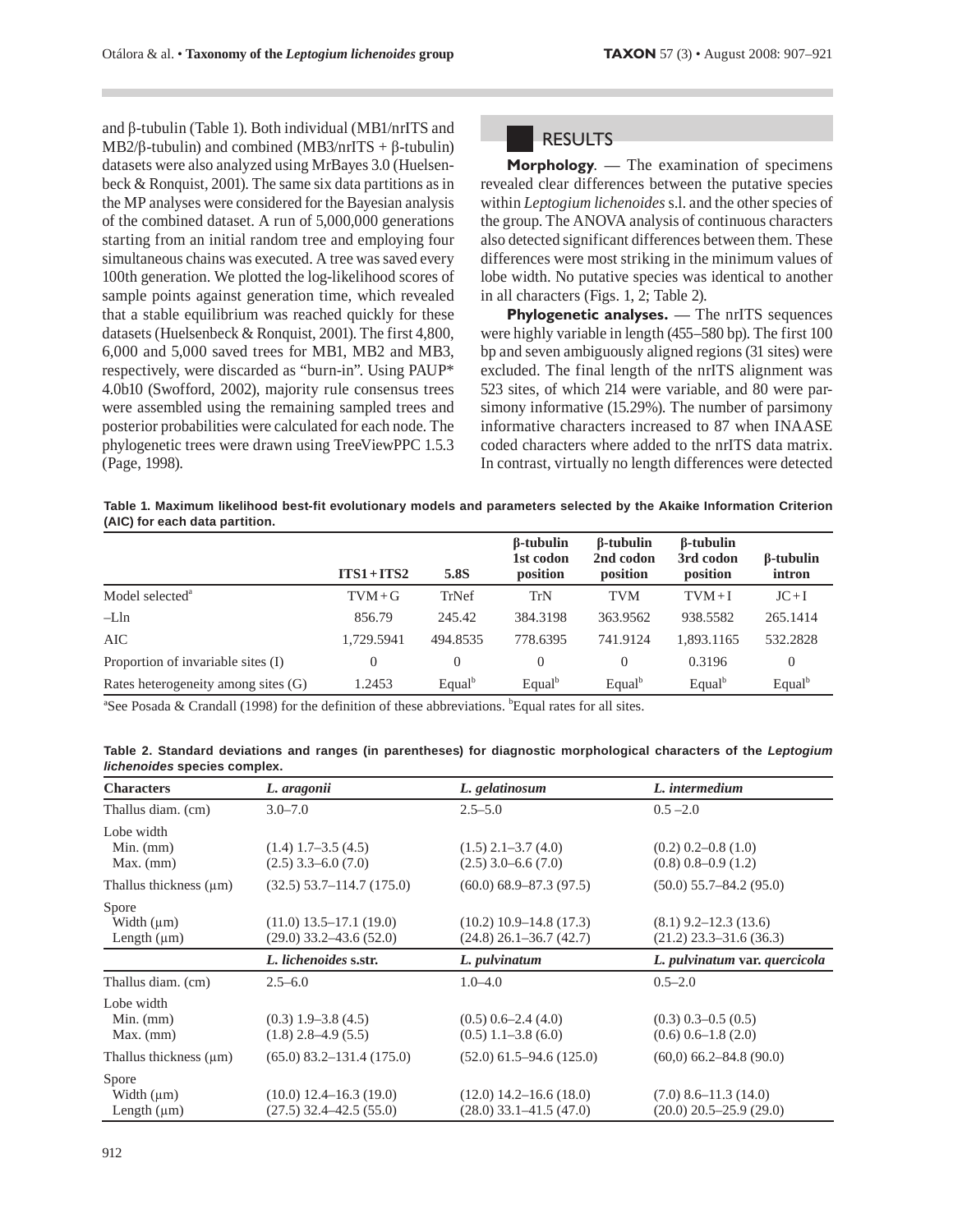for  $\beta$ -tubulin nucleotide sequences (762–764 bp). The final  $\beta$ -tubulin alignment consisted of 767 sites, of which 223 were variable. A total of 91 sites were parsimony informative (11.8%). Starting at position 460, an intron of 56 bp was present in all  $\beta$ -tubulin sequences.

Eight equally most parsimonious trees of 447.9 steps (one single island, hit 996 times) were obtained from MP1 (nrITS dataset). The analysis using INAASE characters in addition to the unambiguously aligned nrITS sites (MP2) revealed four equally most parsimonious trees (tree length  $=$  487.90 steps, one island hit 996 times). Both majority rule consensus topologies were identical, but bootstrap support values were different for three branches. The only noteworthy difference is an increase in one bootstrap value from 79% to 87% resulting from the addition of INAASE characters (Fig. 3A).

The Bayesian analysis was performed using only unambiguously aligned sites (MB1). The majority rule consensus tree of 45,200 sampled trees was similar to the parsimony topologies and no significant conflict was detected among these three topologies (MP1, MP2, MB1 trees). Only the Bayesian phylogram with posterior probabilities and bootstrap support from MP1 and MP2 is shown here (Fig. 3A). The nrITS phylogeny revealed three well-supported monophyletic groups: Leptogium aragonii, L. lichenoides s.str., and L. pulvinatum (including var. *quercicola*). The three individuals of *Leptogium gelatino*sum were not resolved using this molecular marker, forming a polytomy with L. pulvinatum s.l.

Parsimony analysis of  $\beta$ -tubulin dataset (MP3) revealed two equally most parsimonious trees (tree length  $= 615.65$  steps), and the strict consensus topology was identical to the MB2 tree (shown in Fig. 3B). As for the tree based on nrITS data, this topology revealed two main sister clades, one formed by Leptogium pulvinatum s.l., L. gelatinosum and L. lichenoides s.str., and the second clade only constituted by L. aragonii. The resolving characteristics of nrITS and  $\beta$ -tubulin are complementary.  $\beta$ -tubulin resolved relationships among *L. gelatinosum* individuals and L. pulvinatum s.l., whereas nrITS resolved relationships among L. gelatinosum, L. lichenoides s.str. and L. pulvinatum s.l., where L. gelatinosum is more closely related to L. pulvinatum s.l. than to L. lichenoides s.str. (Fig. 3).



Fig. 3. Single locus phylogenies of the L. lichenoides species complex using Bayesian analyses. Leptogium saturninum and Collema undulatum were used as outgroup taxa. Internal branches with pp < 0.8 and bootstrap < 70 were collapsed using TreeviewPPC 1.5.3. A, nrITS-based phylogeny summarizing 45,200 post burn-in trees. Numbers above each branch indicate bootstrap support of MP1/MP2 analyses (MP1 = nrITS sites only, MP2 = nrITS sites + INAASE characters). Posterior probabilities are shown below branches. Arrows show branches where INAASE encoding enhanced or diminished bootstrap support. B, β-tubulin phylogeny summarizing 44,000 post burn-in trees. Numbers above branches represent MP bootstrap values (MP3 analyses). Posterior probabilities are found below branches.

pulvinatum s.l.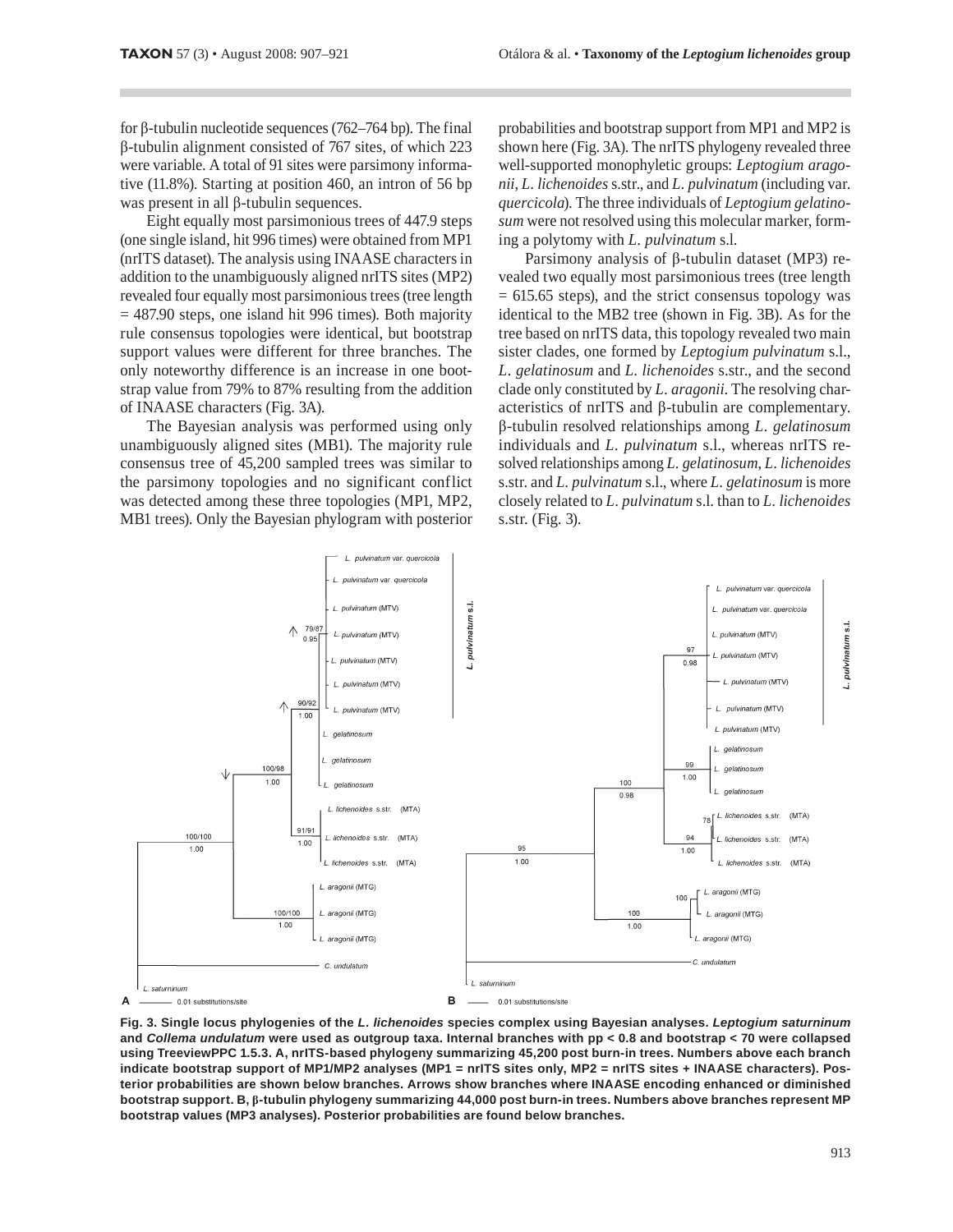The nrITS matrix with INAASE characters (MP2 dataset) was combined with the  $\beta$ -tubulin dataset for the MP5 analysis, because monophyletic groups were better supported in MP2 than MP1 analyses due to the additional signal provided by the INAASE characters. The MP5 analysis produced two equally most parsimonious trees (score =  $1,102.66$  steps, hit = 195 times). The topology was identical to the MB3 majority rule consensus tree (Fig. 4B). This final topology revealed four well-supported monophyletic entities, recognized here as distinct Leptogium species. Three of these species (L. aragonii, L. lichenoides s.str., L. pulvinatum) belong to what was previously recognized as L. lichenoides s.l., and the fourth monophyletic group corresponds to L. gelatinosum.

The phylogenetic search based on phenotypic data using maximum parsimony as the optimization criterion included 17 anatomical, ecological and morphological characters. Fifteen characters were parsimony informative. Seven equally most parsimonious trees were recovered by this analysis, which are summarized using a strict consensus tree (Fig. 4A). As for the nrITS and  $\beta$ -tubulin datasets, the combined molecular dataset provided resolution complementary to the morphological dataset. Leptogium pulvinatum var. quercicola forms a very well supported monophyletic group nested within the L. pulvinatum clade using morphological data, while it is not resolved with nrITS and  $\beta$ -tubulin combined. Reversely, *L. aragonii* is not resolved nor rejected as a monophyletic group with phenotypic data, but is well-supported as a monophyletic group with  $nITS$  and  $\beta$ -tubulin combined. The morphological and molecular data independently support three well-supported monophyletic groups, and the molecular data supports one extra monophyletic group (Fig. 4). These four monophyletic entities are recognized as distinct species here.

### **TAXONOMY OF THE LEPTOGIUM LICHENOIDES GROUP**

The results of this work suggest that Leptogium lichenoides s.l. comprises three well-supported monophyletic species. One of them corresponds to L. lichenoides s.str. with marginal isidia, in accordance with the lectotype (Tremella lichenoides LINN1279.9). The second corresponds to Leptogium aragonii, which is a new species described



Fig. 4. Phylogenetic relationships within the Leptogium lichenoides species complex based on phenotypic and molecular data. Leptogium saturninum and Collema undulatum were used as outgroup taxa. A, Strict consensus of seven equally most parsimonious trees based on the phenotypic data set. Numbers associated with branches represent bootstrap support values. Diagnostic character states are shown for each morphospecies. Unequivocal changes associated with each branches are stippled. B, Phylogram derived from a Bayesian analysis of a combined data set including nrITS and β-tubulin nucleotide sequences. Numbers above branches indicate bootstrap support from the MP5 analyses. Bayesian posterior probabilities from the MB3 analyses are shown below each branch.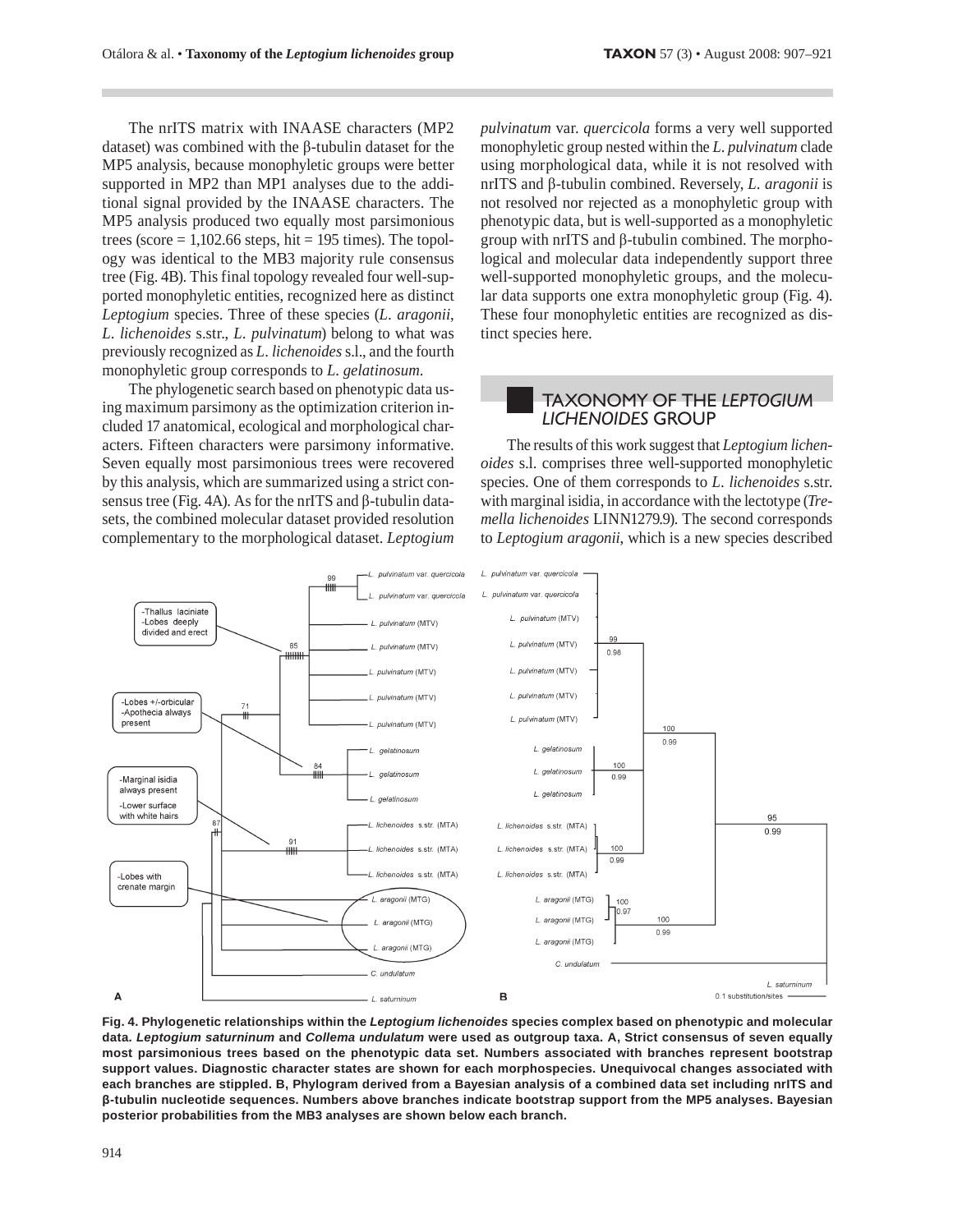here. The third corresponds to what was previously described as variety *pulvinatum*, which we recognize here as L. pulvinatum comb. nov. In contrast, the previously recognized species Leptogium quercicola did not form a monophyletic group based on molecular data. In spite of this, we consider that there are sufficient distinctive morphological character states (Fig. 4A) to give it a variety status. Therefore, it is considered here as a new combination descending in taxonomic rank from species to variety.

We present here a key of the L. lichenoides group using the synapomorphies of each group.

- 1. Thallus minutely foliose or minutely shrubby, up to 2 cm in diam.; lobes < 1.5 mm wide . . . . . . . . . . . . 2
- 1. Tallus distinctly foliose,  $>2$  cm in diam.; lobes  $>1.5$ mm wide  $\dots \dots \dots \dots \dots \dots \dots \dots \dots \dots \dots \dots$
- Lobes mainly erect to semi-erect, forming dense 2. fruticulous cushions. Individual lobes often deeply divided, elongated, laciniated to subcylindricalcomplanated, apothecia rarely present, spores 7-14  $\times$  20–29 µm....... L. pulvinatum var. quercicola
- 2. Lobes flat, horizontally spreading. Individual lobes entire or finely divided. Apothecia always present, spores  $8-13 \times 22-36 \mu m \ldots \ldots \ldots$  L. intermedium
- 3. Lobes  $\pm$  orbicular with margin entire or finely divided; abundant apothecia always present . . . . . . . .
- Lobes elongate, with margins crenate, denticulate, 3. lacerate or fimbriate; apothecia rarely present . . . . 4
- Margin lobes isidiate; isidia elongate, cylindrical to 4.
- 4.
- 5. Lobes flat, horizontally spreading, with margin crenate, over pleurocarpous mosses ...... L. aragonii
- Lobes erect to semi-erect, fimbriate, deeply divided, 5. with margin orbiculate-complanate, forming a dense pulvinulum, over mosses ........ L. pulvinatum
- Leptogium aragonii Otálora, sp. nov. Holotype: Spain, Cantabria, Fuente Dé, pista al puerto Pan de Ruedas, 43°08′29.94″ N, 5°10′20.64″ W, 1,142 m, hayedo, Otálora 153 (MA-Lichen 16029).

Thallus foliaceus, L. lichenoidis similis sed differt isidiis nullis, lobis orbiculatis, complanatis et marginibus integris, sordide cinerea aut viridis.

Morphology. - Thallus 3-8 cm broad, formed by flattened and oblong to orbicular lobes, 2-7 mm wide, margins entire to poorly lacerate, slightly undulate over the substrate; upper surface with a few ridges to wrinkled, greygreenish to brown, always mate; lower surface with few and thin simple hairs towards the lobes base. Apothecia sessile, usually rare, but they could be numerous in some thalli, 0.25-0.80 mm diam.; thalline exciple well developed, concolorous with the thallus, sometimes lobulate; disc concave, brown to red brown. Conidiomata rarely observed, marginal, immersed, with dark ostiole (Fig. 1A).

Anatomy. - Thallus heteromerous, 54-115 µm thick, cortex paraplectenchymatous, brown coloured, consisting of a single row of elongated cells  $(5-10 \mu m \text{ length} \times 3-8$ um wide); photobiont Nostoc 4–6 um diam., spherical to ellipsoidal cells. Hairs 3-4 µm in diameter developed from the lower cortex. Apothecia with thalline margin, 25-40 µm wide; proper margin paraplectenchymatous, laterally 10–12  $\mu$ m, widening at the base to 20–55  $\mu$ m; hymenium hyaline, 180-220 µm high; epihymenium orange-brown,  $2-4 \mu m$ ; paraphyses simple, 1.0–1.5  $\mu$ m thick; subhymenium yellowish to orange, 30–55 µm thick; asci cylindrical-clavate,  $(20-)22.1-36.1(-41) \times (110-)120-158(-162)$ µm, 8-spored. Spores ellipsoid, submuriform to muriform,  $(11-)13.5-17.1(-19) \times (29-)33.2-43.6(-52) \mu m.$  Conidia not observed.

Etymology. - The epithet aragonii refers to the Spanish lichenologist Gregorio Aragón in recognition of his contribution and interest for the genus Leptogium, especially in the Iberian Peninsula.

Habitat and distribution. - This species is widely distributed throughout Europe, occurring in preserved forests from 200 m in northern regions to 1,800 m in the southern part of Europe. It grows on pleurocarpous mosses close to the base of many tree species such as Acer spp., Fraxinus angustifolia, Quercus rotundifolia, Q. faginea, Q. pyrenaica, Pinus pinaster, Olea europea, and shrubs such as Ilex aquifolium and Phillyrea angustifolia. It also occurs over mossy walls or calcareous rocks within forests. Leptogium aragonii frequently appears together with Collema furfuraceum Du Rietz, C. nigrescens (Huds.) DC., Lobaria pulmonaria (L.) Hoffm., Pannaria conoplea (Pers.) Bory, and Nephroma parile (Ach.) Ach. Specimens were also seen from Japan and North America.

Remarks. - Leptogium aragonii shows an intermediate morphology between L. lichenoides s.str. and L. pulvinatum. Leptogium lichenoides s.str. is similar to L. aragonii in its overall thallus shape, because both present flat and wider lobes than other species of the group, but the lobes of L. lichenoides are divided and possess isidiate margins, while L. aragonii lobes are divided with lacerate and nonisidiate margins. In relation to L. pulvinatum, this species shows clear differences in the lobes and habitat. For example, L. aragonii has white hairs on the lower surface of the central part of the thallus, while L. pulvinatum does not. Another similar taxon, Leptogium gelatinosum, has entire margins and semi-erect lobes, as well as abundant apothecia, while L. aragonii has only isolated lobes with few apothecia.

Leptogium gelatinosum (With.) J.R. Laundon in Lichenologist 16: 219. 1984  $\equiv$  *Lichen gelatinosus* With., Bot. Arr. Veg. Gr. Brit.: 710. 1776 - Lectotype (designated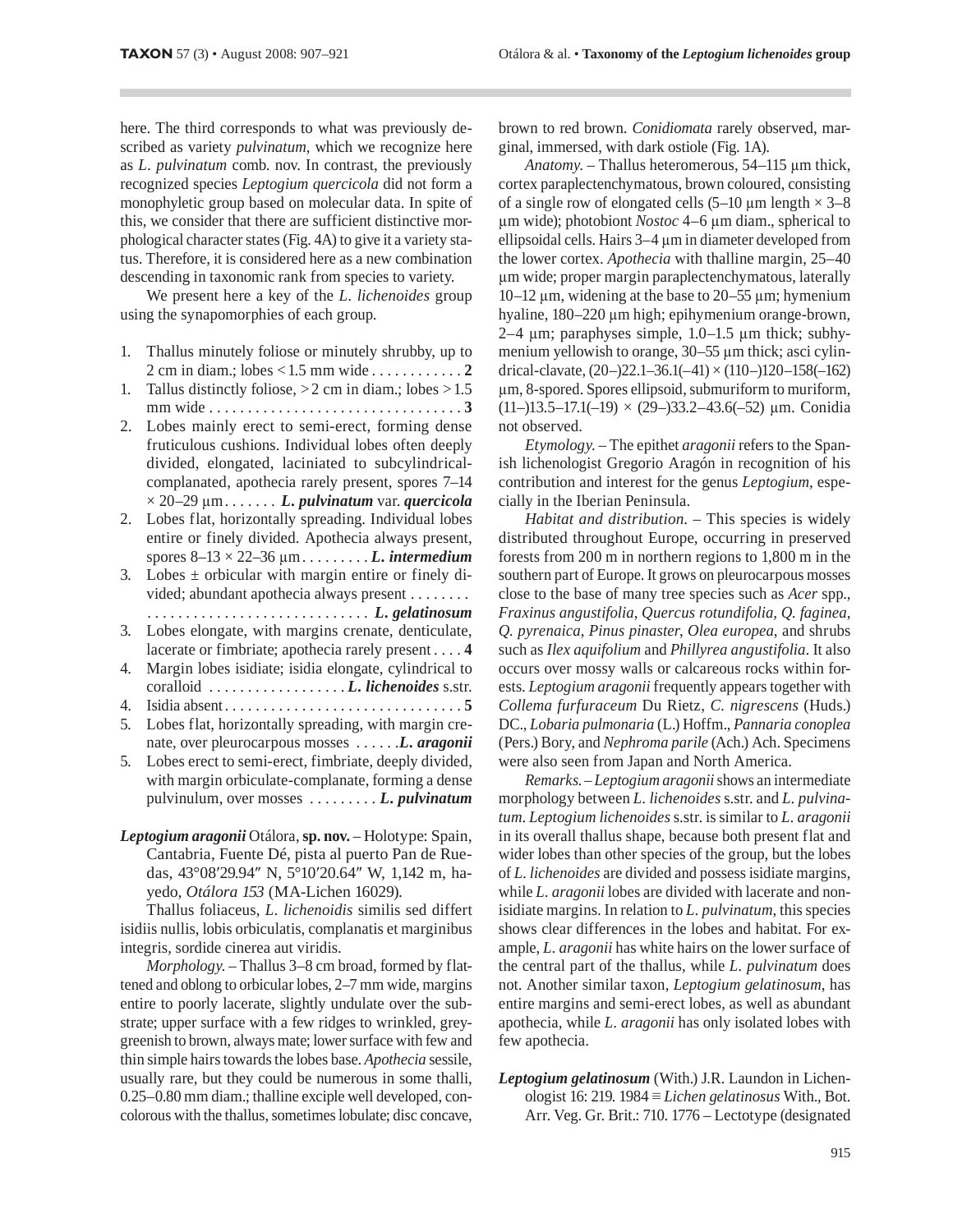by: J.R. Laundon in Lichenologist 16: 219. 1994): [icon in] Dillenius, Hist. Musc.: 145, tab. 19, fig. 43!. 1742.

Morphology. - Thallus foliose, muscicolous, 2.5-4.5 cm broad, greenish to dark brown, formed by rounded to orbicular and semi-erect lobes, from 1.5 to 7.0 mm wide, upper surface strongly wrinkled, lobes with margin entire to irregularly cut, usually shiny; lower surface similar, but paler. Apothecia sessile, very numerous, 1-2 mm in diam., disc concave to planate, red brown; thalline margin smooth and paler than lobes. Conidiomata not found (Fig. 1B).

Anatomy. - Thallus 50-120 µm thick; cortex with isodiametric cells, 6–8 µm diam., often brown only on upper cortex; homiomerous medulla of loosely interwoven hyphae; photobiont *Nostoc* cells of 4-8 µm diam., spherical to ellipsoid, arranged in short chains of 4–9 cells throughout thallus, sometimes more abundant near upper cortex. Apothecia with thalline margin 50-80 µm wide; proper margin euparaplectenchymatous, 20–30 µm thick; subhymenium yellowish, 20–35 µm thick; hymenium 175-220 μm high with brown to red epithecium; paraphyses simple, 1.0 µm thick, apices 3-4 µm wide; asci cylindrical-clavate, with 8 spores, (10.0-)10.5-14.5(-15.0)  $\times$  (100.0–)112.1–137.9(–140.0) µm. Spores ellipsoid, submuriform to muriform,  $(10.2-)10.9-14.8(-17.3) \times (24.8-)$  $26.1 - 36.7(-42.7)$  µm.

Habitat and distribution. - Leptogium gelatinosum grows among mosses on rocks, soils and rarely on bark of Quercus, Juniperus, Pinus and Populus species. It usually prefers basic habitats, although it can be found over mosses on granitic rocks. It prefers well-preserved forests. Leptogium gelatinosum is broadly distributed in Europe, from sea level in Nordic countries to 2,000 m in the Alps and the Eurosiberian region. In the Mediterranean region, it usually grows in slopes with humid conditions. This is a common species in Europe but less frequent than Leptogium pulvinatum. It appears with species such as Collema furfuraceum, Leptochidium albociliatum (Desm.) M. Choisy, Leptogium corniculatum (Hoffm.) Minks, L. tenuissimum (Hoffm.) Körb. and Polychidium muscicola (Sw.) Gray.

Remarks. - Leptogium gelatinosum resembles some big specimens of L. pulvinatum with weakly divided lobes, but the latter normally does not have apothecia over all thalli, and has revolute margins. Some fertile specimens of Leptogium aragonii could be confused with this species, but L. gelatinosum is more strongly wrinkled, shiny and dark. Other similar species are Leptogium polycarpum P.M. Jørg. & Goward, which is an American species with four spores per ascus, and L. gelatinosum, which has 8-spored asci. The most similar species is L. intermedium, which has smaller thalli.

Leptogium intermedium (Arnold) Arnold in Flora 68: 212. 1885  $\equiv$  Leptogium minutissimum var. intermedium Arnold in Flora 50: 122. 1867 - Lectotype (designated by: P.M. Jørgensen in Lichenologist 26: 12. 1994): Switzerland, near Zurich, leg. Hepp [Flechten Europas no. 212] (M-024289!).

Morphology. - Thallus minutely foliose, 0.5–2.0 cm in diameter, lobes with margin entire and ascending, 0.2-1.0 mm broad, blue green to grey, usually mat, with ridges or slightly wrinkled; lower surface similar, but paler. Apothecia common and usually numerous, sessile and laminal, 0.5-1.5 mm diam., disc concave and brown; thalline margin smooth and paler than lobes. Conidiomata not found  $(Fig. 1C)$ .

Anatomy. – Thallus 50–95 µm thick; upper and lower cortex with a single layer of isodiametric cells, 5–8 µm diam.; medulla of densely interwoven hyphae; photobiont *Nostoc* in short chains of  $4-8$  cells, cells  $4-6 \mu m$  diam. Apothecia with thalline margin, 35–60 µm wide; proper margin subparaplectenchymatous, 5-10 µm thick; subhymenium brownish,  $25-50 \mu m$  thick; hymenium 95-180  $\mu m$ high, with brownish epithecium; paraphyses simple, 1 μm thick, slightly thickened at the apex; asci cylindrical-clavate,  $(12.0-14.4-20.0(-21.2) \times 85.4(-90.0)-124.5(-150.0)$ µm, 8-spored. Spores ellipsoid, submuriform to muriform,  $(8.1-)9.2-12.3(-13.6) \times (21.2-)23.3-31.6(-36.3) \mu m.$ 

Habitat and distribution. - This species grows on calciferous soils, mossy rocks and mossy trunks of old trees. It is widespread in Europe but is not common. It prefers shady locations with high humidity, from 400 m to subalpine regions. Leptogium intermedium shares its habitat with Collema subnigrescens Degel., Leptogium aragonii, L. subtile (Schrad.) Torss., Nephroma laevigatum Ach., Fuscopannaria ignobilis (Anzi) P.M. Jørg. and Peltigera collina (Ach.) Röhl.

Remarks. - As mentioned above, Leptogium intermedium looks like a diminutive form of L. gelatinosum. However, there are morphological differences such as in the shape of the thallus and upper surface ridges, as well as differences in spore size (Table 2). The medulla of L. intermedium has densely interwoven hyphae, while L. gelatinosum has loosely interwoven hyphae. Differences are also observed in the thalline exciple, which is smooth and thin in L. intermedium and rough and thick in L. gelatinosum. Leptogium intermedium can also be confused with L. imbricatum P.M. Jørg. (1994) and L. subtile, but both species have paraplectenchymatous thalli, and the lobes of the latter are arranged in rosettes.

- Leptogium lichenoides (L.) Zahlbr., Cat. Lich. Univ. 3: 136. 1924 ≡ Tremella lichenoides L., Sp. Pl. 2: 1157. 1753 – Lectotype (designated by: P.M. Jørgensen & al. in Bot. J. Linn. Soc. 115: 371, f. 67. 1994): (LINN 1276.9! lower specimen)
- $\equiv$ Leptogium lichenoides f. fimbriatum (Ach.) Zahlbr. Cat. Lich. Univ. 3: 140. 1924  $\equiv$  Collema fimbriatum Hoffm., Deutschl. Fl.: 104. 1796  $\equiv$  Parmelia lacera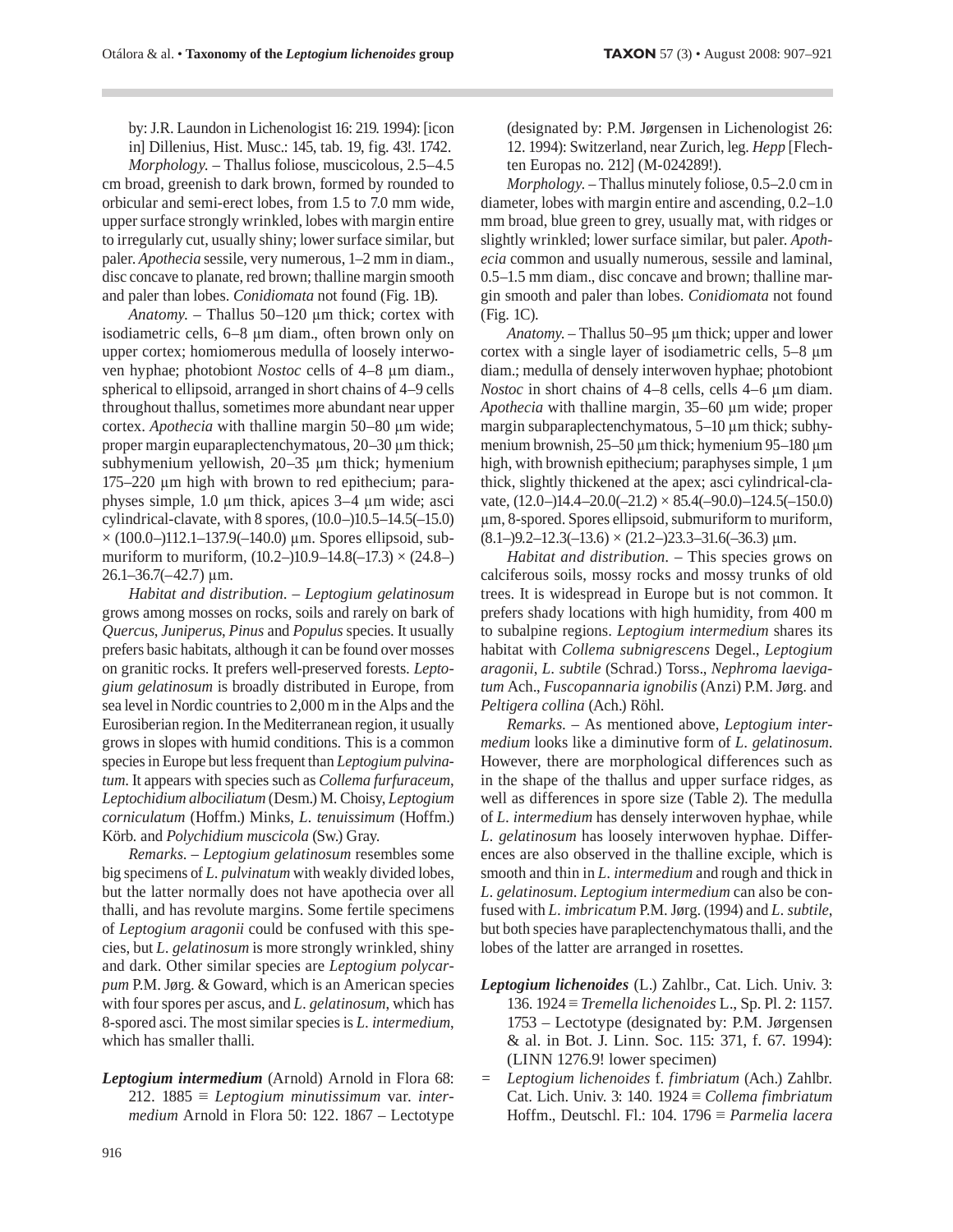var. fimbriata (Hoffm.) Ach., Methodus: 226. 1803  $\equiv$  Collema lacerum var. fimbriatum (Hoffm.) Ach., Lichenogr. Universalis: 658. 1810.

Morphology. - Thallus muscicolous, foliose, 2.5–6.0 cm broad. Lobes flat to semi-erect, deeply divided, papyraceous, blue-grey to greenish colours, wrinkled to distinctly ridged with isidiate margins; lower surface with fine hairs in the middle of the thallus. Isidia cylindrical to coralloid, 0.1–0.7 mm long. Apothecia sessile, 0.25–0.7 mm diam., disc concave, red to red brown, thalline margin well developed concolorous with thallus, frequently isidiate, with cylindrical to coralloid isidia. Conidiomata not found (Fig. 1D).

Anatomy. - Thallus heteromerous, 65-175 µm thick; upper and lower cortex formed by a layer of isodiametric to elongated cells,  $6-12 \mu m$  in diam., hyaline to faintly coloured; medulla of loosely interwoven hyphae among Nostoc chains; Nostoc in chains of 10–15 subglobose cells, individual cell 5-8 µm diam. Apothecia with thalline margin, 20–70 µm wide; proper margin euparaplectenchymatous,  $20-40$  µm thick; subhymenium yellowish,  $25-50$  $\mu$ m thick; hymenium 65-135  $\mu$ m high with brown to red epithecium; paraphyses simple, 1 µm thick and thickened at the apex, up to  $2-3$  µm thick; asci cylindrical-clavate, 8-spored,  $(10.0-)11.4-17.0(-18.0) \times (90.0-)94.5-115.4$  $(-120.0)$  µm. Spores ellipsoid, submuriform to muriform,  $(10.0-)12.4-16.3(-19.0) \times (27.5-)32.4-42.5(-55.0) \text{ µm}.$ 

Nomenclatural remarks. - When Linnaeus (1753) described Tremella lichenoides, he assigned this name to a specimen from Sweden (LINN 1276.9, a portion of which was selected as lectotype for Leptogium lichenoides by Jørgensen & al., 1994: 371). In the protologue, Linnaeus did not mention the presence of isidia and did not describe the lower surface of the thallus. When we examined the lectotype and other specimens from the same collection, marginal isidia were found in planate lobes and white hairs were observed on the lower surface of thalli.

Habitat and distribution. - Leptogium lichenoides occurs among mosses, on the base of Fraxinus, Acer, Populus, Quercus, Abies and Fagus trees, although it is also possible to find it directly on soils, rocks and walls within wellpreserved forests, generally over calcareous soils. However, a few specimens have been found on acidic substrates. This species is widespread in Europe, from Mediterranean to Nordic countries, from 400 to 1,500 m in altitude. It is usually accompanied by other cyano-lichens such as Lobaria amplissima (Scop.) Forssell, L. pulmonaria (L.) Hoffm., Nephroma laevigatum, N. resupinatum (L.) Ach., Pannaria conoplea (Pers.) Bory, Pameliella tryptophylla (Ach.) Müll. Arg. and Peltigera horizontalis (Huds.) Baumg.

Remarks. - Leptogium lichenoides is easily distinguishable from other species of the group, because it is the only species with marginal cylindrical isidia. Also, the thallus of L. lichenoides is bigger and has thicker lobes than L.

pulvinatum and L. gelatinosum (Fig. 2). There are significant differences in thallus thickness, with L. lichenoides having among the highest values for this group (Table 2). Another similar taxon is Leptogium juressianum Tav., with marginal cylindrical isidia, which, however, lacks a wrinkled surface and has arachnoid hairs on the upper surface. The molecular analysis suggests that it is a monophyletic species clearly separated from Leptogium pulvinatum and L. aragonii.

# Leptogium pulvinatum (Hoffm.) Otálora, comb. et stat.

 $nov. \equiv$  *Collema pulvinatum* Hoffm., Deutschl. Fl: 104. 1796 = Parmelia lacera var. pulvinatum (Hoffm.) Ach., Methodus: 226. 1803  $\equiv$  Collema lacerum var. pulvinatum (Hoffm.) Ach., Lichenogr. Universalis: 658. 1810  $\equiv$  Leptogium lacerum subsp. pulvinatum (Hoffm.) Cromb., Monogr. Lich. Britain 1: 70. 1894  $\equiv$  Leptogium lichenoides var. pulvinatum (Hoffm.) Zahlbr., Cat. Lich. Univ. 3: 142. 1924 – Lectotype (designated by: P.M. Jørgensen in Lichenologist 26: 10. 1994): [icon in] Dillenius, Hist. Musc.: tab. 19, fig. 43!. 1742.

Morphology. - Thallus foliose, pulvinate, 1-4 cm, formed by erect lobes, compactly united. Individual lobes often deeply divided, elongated, laciniated and revolute; both surfaces wrinkled, shiny, greyish-brown to dark brown in colour; erect lobes 2-6 mm wide. Apothecia sessile, rare, 0.2–0.8 mm in diam.; thalline margin well developed, concolorous with thallus; disc concave, brown to red brown. Conidiomata not found (Figs. 1E, F).

Anatomy. - Thallus heteromerous, 50-120 µm thick; upper and lower cortex brown-coloured, with a single layer of irregularly isodiametric cells, 6-9 µm diam.; medulla of smooth interwoven hyphae; photobiont Nostoc in short chains, individual cells 5–7 µm diam. Apothecia with thalline margin, 20–70 µm wide; proper margin euparaplectenchymatous, 10–40 µm thick; subhymenium yellowish, 25–50  $\mu$ m thick; hymenium 65–135  $\mu$ m high with brown to red epihymenium; paraphyses simple, 1.5 µm thick and thickened at the apices up to 5 µm; asci cylindrical-clavate,  $(12.0-14.4-21.2(-22.0) \times (80.0-85.4-124.5(-125.0))$ um, 8-spored. Spores ellipsoid, submuriform to muriform,  $(12.0-)14.2-16.6(-18.0) \times (28.0-)33.1-41.5(-47.0) \mu m.$ 

Nomenclatural remarks. - The lectotype of Collema *pulvinatum* Hoffm. (1796), was designated by Jørgensen (1994) and corresponds to a Dillenian illustration cited by Hoffmann (1796), which represents a cushion-form like Leptogium pulvinatum. Although accepted in the Index Fungorum, following Zahlbruckner (1924) and Lamb (1963), the combination "Leptogium pulvinatum (Hoffm.) Cromb." was not validly published by Crombie (1894) who considered this taxon as a subspecies within Leptogium lacerum Gray (L. lacerum was regarded as a synonym of L. lichenoides by Zahlbruckner, 1924) and mentioned that it could almost be regarded as a distinct species, but he did not treat it at that level in his publication.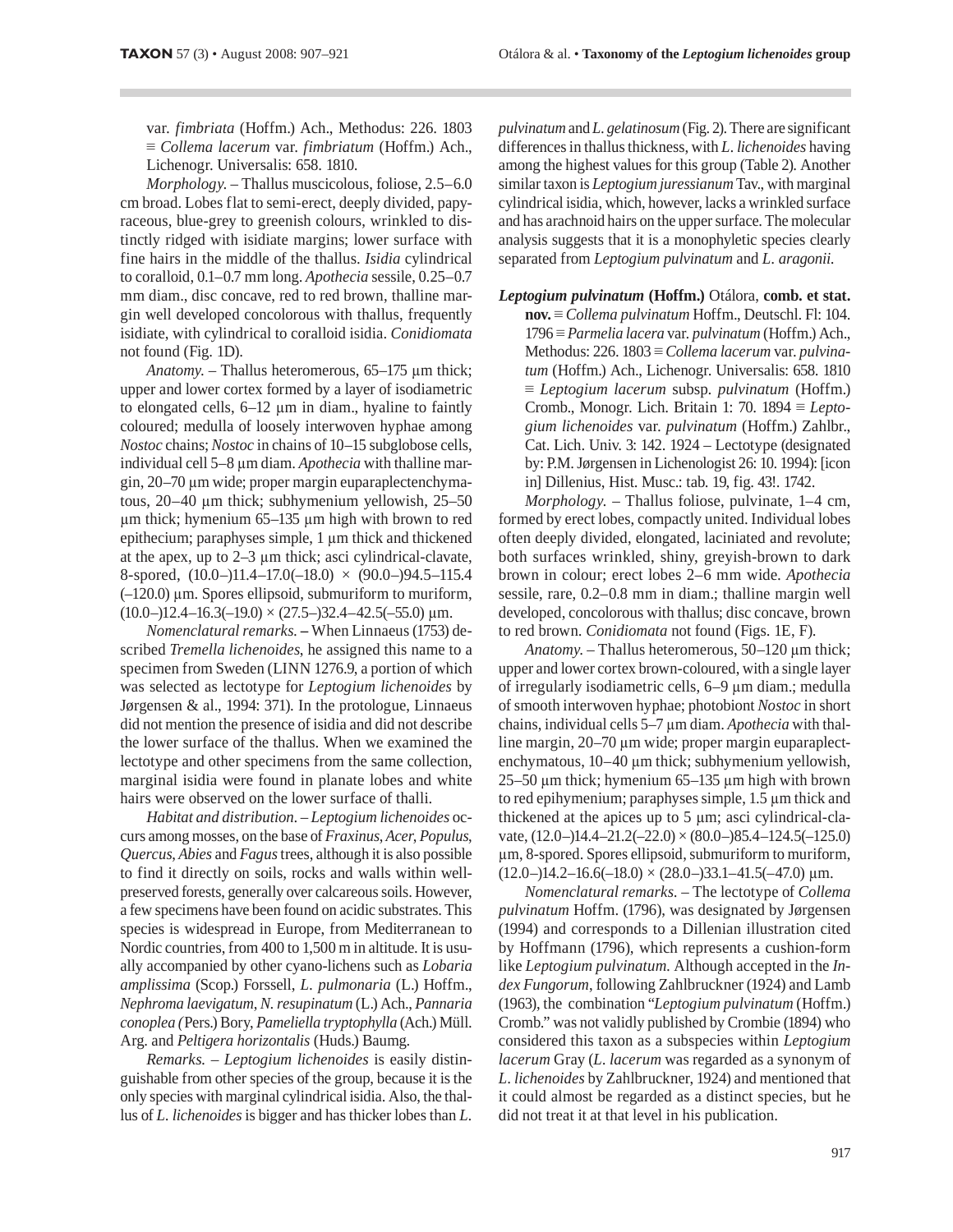Habitat and distribution. - This species is the most common and abundant of the L. lichenoides complex species in Europe. Leptogium pulvinatum occurs among mosses at the base of trees or occasionally directly over bark of different trees such as Abies pinsapo, Quercus rotundifolia, Q. faginea, Q. pyrenaica, Q. suber, Pinus pinaster, Olea europaea and Fraxinus angustifolia. It is also often found on walls, rocks or soil in open zones over acrocarpous mosses, from the coast to the mountains. When growing on soils or rocks it shares habitats with Fulgensia schistidii (Anzi) Poelt and Candelariella aurella (Hoffm.) Zahlbr.

Remarks. - This species is easily distinguishable from the rest of the group, because the lobes are deeply divided and the margin is laciniate. Neither Leptogium aragonii, L. gelatinosum nor L. intermedium have divided lobes. Some specimens of L. pulvinatum with slightly erect lobes and long lacinia can be confused with L. lichenoides s.str., although the margin of L. lichenoides has cylindrical isidia. Leptogium pulvinatum has shiny lobes while L. aragonii and L. lichenoides are characterized by mat lobes. However, there are no clear differences in anatomical characters between this taxon and the rest of the group. There are differences in lobe width (Fig. 2). According to our molecular phylogenetic analyses, this species represents a lineage distinct from Leptogium lichenoides s.str.

Leptogium pulvinatum var. quercicola (Otálora, Aragón, I. Martínez & M.C. Molina) Otálora comb. et stat.  $nov. \equiv Leptogium quercicola Otálora, Aragón, I. Mar$ tínez & M.C. Molina in Lichenologist 36: 199. 2004 – Type: Spain (MA-lichen 15217! holotype; MA-lichen 15206! isotype).

Morphology. - Thallus 0.5-2.0 cm in diam., with a minutely foliose base, which develops many crowded, narrow, and erect to semi-erect lobes, forming dense fruticulose cushions; individual lobes deeply divided, elongated, laciniated to subcylindrical-complanated; upper surface wrinkled, shiny, greenish-brown to dark brown colour; erect lobes 60–100 μm wide and up to 1 mm long, external lobes wider, 200-240 µm. Apothecia sessile, very rare, 0.2–0.8 mm in diam.; thalline margin well developed, concolorous with thallus; disc concave, brown to red brown. Conidiomata not found (Fig. 1G-H).

Anatomy. - Thallus heteromerous, 60-90 µm thick; upper and lower cortex brown-coloured, with a single layer of isodiametric cells, 8–9 µm diam.; medulla of densely interwoven hyphae; photobiont Nostoc in short chains, individual cells 5–7 µm in diam. Apothecia with thalline margin 25-40 μm wide; proper margin paraplectenchymatous, laterally 10-15 µm, basally 25-45 µm. Hymenium 100–125 µm high; epihymenium brown, 3–5  $\mu$ m thick; paraphyses simple 1.0-1.5  $\mu$ m thick, 2.5-3.0  $\mu$ m apically; hypothecium yellowish, 25–35  $\mu$ m thick; asci cylindrical-clavate, (12.0–)13.0–19.1(–20.0) × (80.0–) 82.1-102.9(-105.0) μm, 8-spored. Spores ellipsoid, submuriform to muriform, with rounded apices, (7.0–)8.7–11.3  $(-14.0) \times (20.0-)20.5-25.9(-29.0) \mu m.$ 

Habitat and distribution. - Leptogium pulvinatum var. quercicola grows on bark of Abies pinsapo, Quercus rotundifolia and Q. faginea. It is found only in central and southern regions of the Iberian Peninsula. It grows mainly in humid valleys and ravines, inside well-preserved forests, from the meso- to supra-Mediterranean belts (750-1,280 m). This species frequently occurs together with Collema fasciculare, Fuscopannaria ignobilis (Anzi) P.M. Jørg., F. mediterranea (Tav.) P.M. Jørg., Koerberia biformis A. Massal., Leptogium furfuraceum (Harm.) Sierk, L. subaridum, L. teretiusculum, Lobaria pulmonaria and Waynea adscendens V.J. Rico.

Remarks. - This variety usually develops smaller and dense fruticulose thalli, with narrower lobes than L. pulvinatum s.str. (Table 2). There is a clear difference in spore size, L. pulvinatum var. quercicola having smaller spores (Table 2). This taxon was only found growing directly over bark of Quercus trees, while L. pulvinatum var. pulvinatum grows on bark, rocks and soil among mosses. With regard to the distribution of L. pulvinatum var. quercicola, it should be emphasized that we did not find specimens from any of the herbaria we visited or requested material that could be classified as part of this new variety. Leptogium pulvinatum var. quercicola is morphologically similar to L. teretiusculum and some corticolous individuals of L, tenuissimum. both having smooth narrow lobes with segmented branches, and are cellular throughout their thalli, whilst L. pulvinatum var. quercicola is heteromerous.

## **DISCUSSION AND CONCLUSION**

This study revealed that Leptogium lichenoides s.l. comprises three species: L. aragonii, L. lichenoides, and L. pulvinatum. Leptogium aragonii is described here as a new species, whereas L. pulvinatum var. pulvinatum is a new combination. The division of L. lichenoides s.l. into three different species is in agreement with our initial preliminary recognition of three morphospecies. Furthermore, our study revealed that the presence of isidia is a synapomorphy and must be considered as an important taxonomical trait, despite the fact that in the past this character was not thought to be a key diagnostic feature within this complex (Sierk, 1964; Coppins & Purvis, 1992).

Although molecular data have resolved relationships within this species complex, there are some differences between the analyses. The nrITS data did not detect the monophyly of Leptogium gelatinosum that was revealed independently by the phylogenetic analysis of  $\beta$ -tubulin and morphological data (Figs. 3, 4). However, the nrITS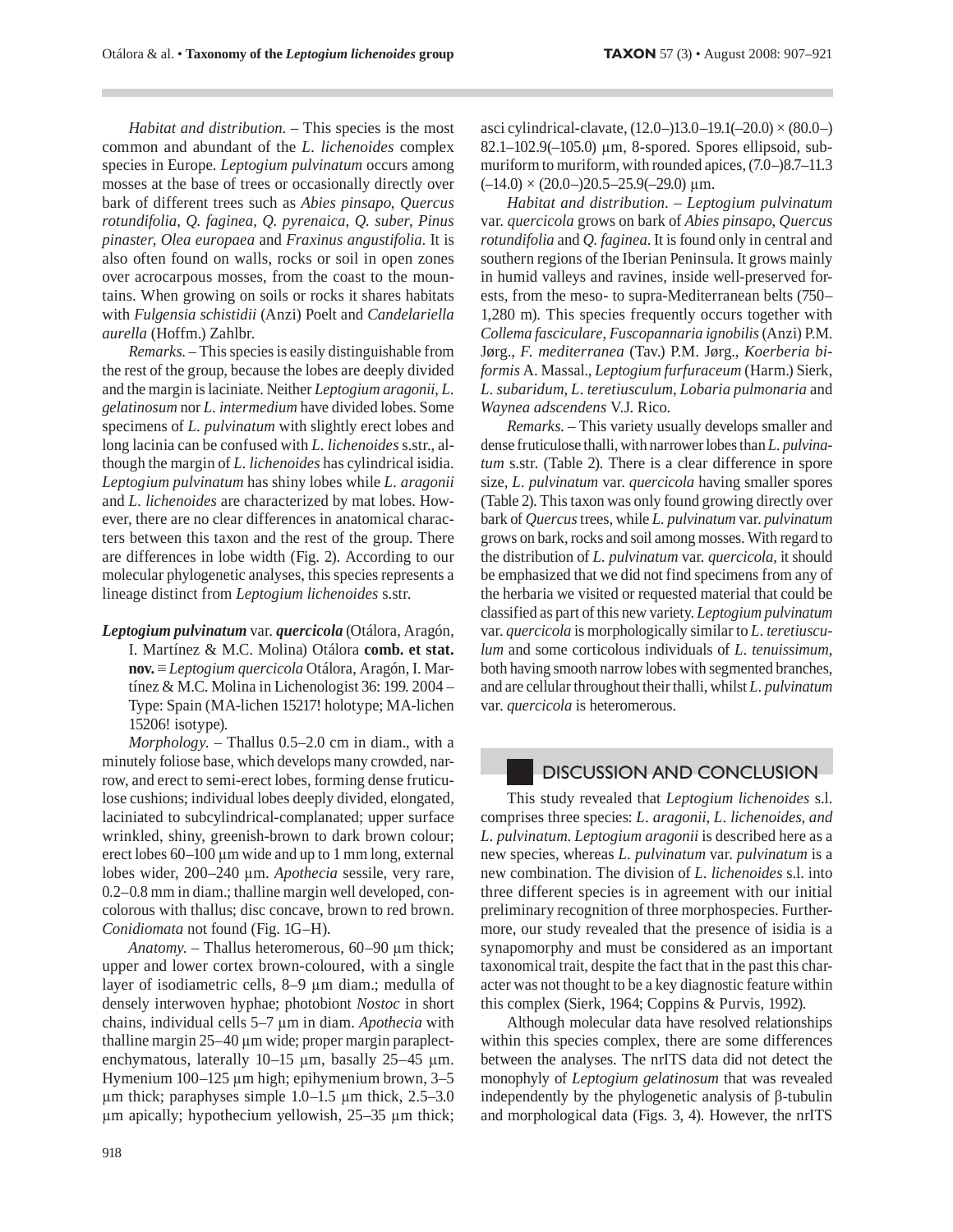tree did show that L. gelatinosum shares a most recent common ancestor with L. pulvinatum s.l., whereas the relationship between these two species and L. lichenoides s.str. is unresolved when phylogenetic analyses are restricted to  $\beta$ -tubulin, forming a trichotomy. We were unable to sequence the first portion of nrITS (c. 100 bp adjacent to the small subunit RNA gene) for most of our samples, due to the existence of multiple mononucleotide repeats. The exclusion of this portion of nrITS-1 implies an important loss of phylogenetic information (Myllys & al., 1999; Martín & al., 2000; Miadlikowska & al., 2003). Because these two markers are complementary in resolving relationships within this complex, we recommend that, at least, both markers be used in future studies of this complex. The suitability of  $\beta$ -tubulin as a molecular marker to reveal phylogenetic relationships among taxonomic entities has been broadly discussed, especially gene duplications and their implications for phylogenetic studies (Begerow  $\&$  al., 2004). Despite the complications associated with paralogy, this marker has been successfully used in phylogenetic studies of basidiomycetes and ascomycetes, including lichen-forming fungi (Begerow & al., 2004; Myllys & al., 2001, 2005; Molina & al., 2004; Articus, 2004; Divakar & al., 2005).

This phylogenetic study suggests that the recently described Leptogium quercicola (Otálora & al., 2004) should be considered as a variety of *L. pulvinatum*. This species was described based on clear morphological, anatomical and ecological differences. The low amount of genetic variation found in L. pulvinatum s.l. for the nrITS and  $\beta$ -tubulin markers combined suggests that these morphological differences observed within this species s.l. relate more to phenotypic plasticity than genetics. It is possible that this taxon is in the process of speciating, or is the result of a recent speciation, and the molecular markers used here are not sufficiently sensitive to detect this recent divergence. Based on these results, it is preferable at this time to recognize L. quercicola as a variety of L. pulvinatum, until this question is resolved using faster evolving markers.

Finally, we conclude that in Europe the Leptogium lichenoides complex comprises five species, L. aragonii, L. gelatinosum, L. intermedium, L. lichenoides and L. *pulvinatum*, which are all broadly distributed in this part of the world. Leptogium intermedium and L. pulvinatum var. *quercicola* are the least frequently collected taxa of this complex. Leptogium pulvinatum var. pulvinatum is the most commonly found species of this group in Europe. It was sampled from very different types of habitats, including very dry environmental conditions where only acrocarpous bryophytes can be found. The new non-isidiate species L. aragonii was revealed as a monophyletic unit by molecular and morphological characters independently. This species grows on pleurocarpous mosses at the base of many types of trees and over mossy walls and calcareous rocks within forests.

#### **ACKNOWLEDGMENTS**

We thank the curators of the herbaria listed in the Materials and Methods section, Dr P.M. Jørgensen and Dra A. Guttová for their important answers to our questions about these species, the Linnean Society of London for access to the Linnean collection (LINN) and the Fielding-Druce Herbarium (OXF) for access to the Historia Muscorum collection. The first author Otálora is grateful to the National Science Foundation for partial funding of her visit to the Lutzoni lab at Duke University as part of the "Assembling the Fungal Tree of Life" (AFToL) project (DEB-0228668). This study has been supported by funds from the Spanish Ministerio de Educación (CGL 2004-04795-CO4-04) and the Ministerio de Medio Ambiente (MMA071/2002).

### **LITERATURE CITED**

- Aragón, G., Martínez, I. & Otálora, M.A.G. 2004. The lichen Leptogium subaridum, a new Mediterranean-NW American disjunction. Lichenologist 36: 163-165.
- Aragón G. & Otálora, M.A.G. 2004. Ecological and chorological novelties of the genus Leptogium in the Iberian Peninsula. Nova Hedwigia 78: 353-366.
- Aragón G., Otálora, M.A.G. & Martínez I. 2005. New data on the genus *Leptogium* (lichenized Ascomycetes) in the Iberian Peninsula. Nova Hedwigia 80: 199-226.
- Articus, K. 2004. Neuropogon and phylogeny of Usnea s. l. (Parmeliaceae, lichenized ascomycetes). Taxon 53: 925-934.
- Begerow, D., John, B. & Oberwinkler, F. 2004. Evolutionary relationships among  $\beta$ -tubulin gene sequences of basidiomycetos fungi. Mycol. Res. 108: 1257-1263.
- Brodo, I.M., Duran, S.S. & Sharnoff, S. 2001. Lichens of North America. Yale Univ. Press, New Haven.
- Coppins, B.J. & Purvis, O.W. 1992. Leptogium. Pp. 350-356 in: Purvis, O.W., Coppins, B.J, Hawksworth, D.L, James P.W. & Moore, D.M. (eds.), The Lichen Flora of Great Britain and Ireland. Natural History Museum Publications, London.
- Crespo, A., Blanco, O. & Hawksworth D.L. 2001. The potential of mitochondrial DNA for establishing generic concepts in the parmeliod lichens. Taxon 50: 807-819.
- Crombie, J.M. 1894. A Monograph of Lichens found in Britain: Being a Descriptive Catalogue of the Species in the Herbarium of British Museum, vol. 1. Taylor and Francis, London.
- Divakar, P.K., Molina, M.C., Lumbsch, H.T. & Crespo, A. 2005. Parmelia barrenoae, a new lichen species related to Parmelia sulcata (Parmeliaceae) based on molecular and morphological data. Lichenologist 37: 37-46.
- Felsenstein, J. 1985. Confidence limits on phylogenies: an approach using the bootstrap. Evolution 39: 783-791.
- Gardes, M. & Bruns, T.D. 1993. ITS primers with enhanced specificity for Basidiomycetes application to the identification of mycorrhizae and rusts. Molec. Ecol. 2: 113-118.
- Gaya, E., Lutzoni, F., Zoller, S. & Navarro-Rosinés, P. 2003. Phylogenetic study of Fulgensia and allied Caloplaca, and Xanthoria species (Teloschistaceae, lichen-forming Ascomycota). Amer. J. Bot. 90: 1095-1103.
- Gray, S.F. 1821. A Natural Arrangement of British Plants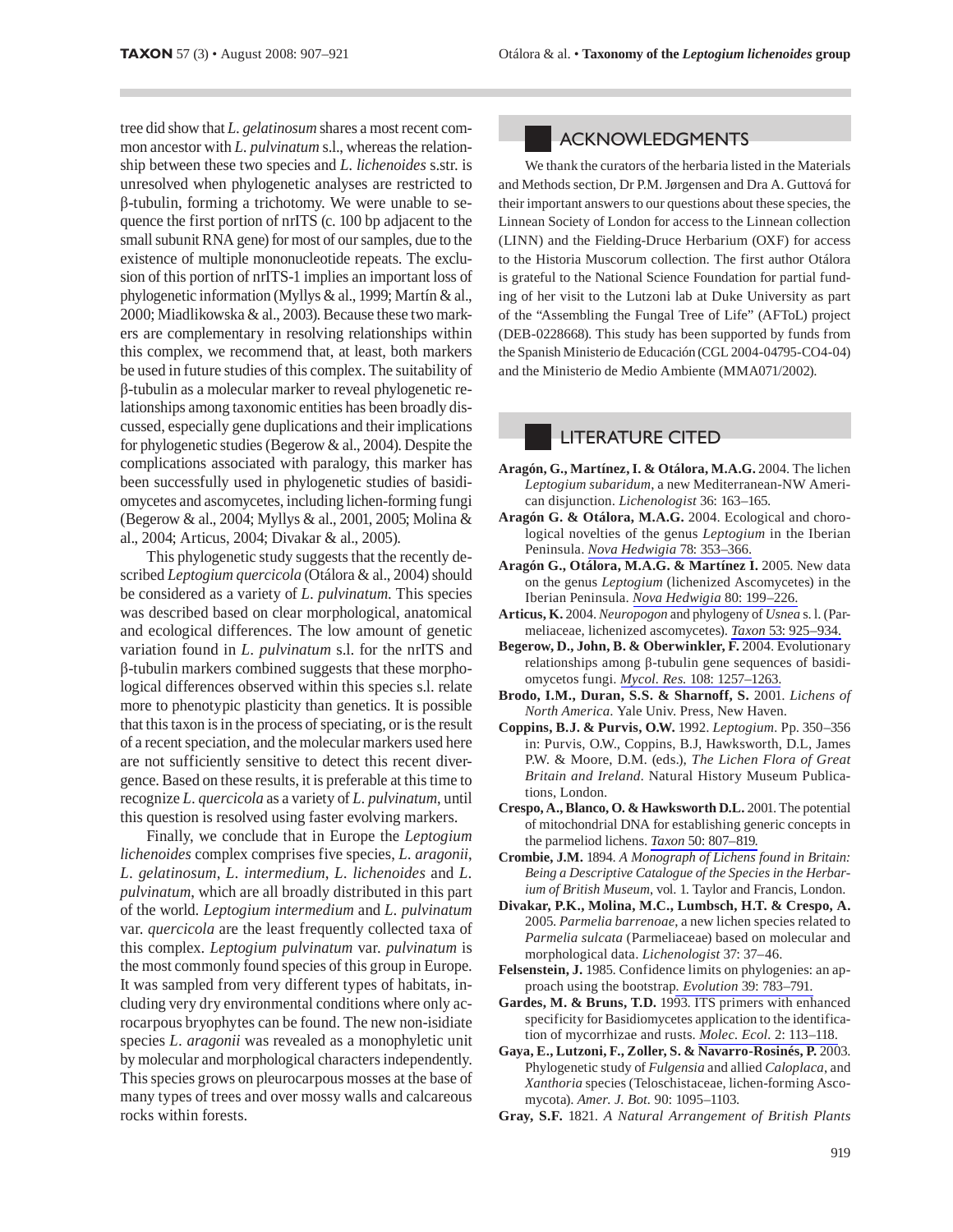**TAXON** 57 (3) • August 2008: 907-921

According to Their Relations to Each Other, As Pointed Out by Jussieu, De Candolle, Brown, &c. Baldwin, Cradock, and Joy, London.

- Grube, M., Baloch, E. & Arup, U. 2004. A phylogenetic study of the Lecanora rupicola group (Lecanoraceae, Ascomycota). Mycol. Res. 108: 506-514.
- Hoffmann, G.F. 1796. Deutschland Flora oder botanisches Taschenbuch für das Jahr 1795. Cryptogamie. Palm, Erlangen.
- Huelsenbeck, J.P. & Ronquist, F. 2001. MrBayes: Bayesian inference of phylogenetic trees. Bioinformatics 17: 754-755. [Program available from http://morphbank.ebc.uu.se/ mrbayes3/info.php]
- Jørgensen, P.M. 1975. Contributions to a monograph of the mallotium-hairy Leptogium species. Herzogia 3: 433-460.
- Jørgensen, P.M. 1994. Further notes on European taxa of the lichen genus Leptogium, with emphasis on small species. Lichenologist 26: 1-29.
- Jørgensen, P.M. 1997. Further notes on hairy Leptogium species. Symb. Bot. Upsal. 32: 113-130.
- Jørgensen, P.M. & Goward, T. 1994. Two new Leptogium species from western North America. Acta Bot. Fenn. 150: 75-78.
- Jørgensen, P.M. & James, P.W. 1983. Studies on some Leptogium species of western Europe. Lichenologist 15: 109-125.
- Jørgensen, P.M., James, P.W. & Jarvis, C.E. 1994. Linnaean lichen names and their typifications. Bot. J. Linn. Soc. 115: 261-405
- Jørgensen, P.M. & Tønsberg, T. 1999. Notes on some small species of Leptogium from Pacific North America. Bryologist 102: 412-417.
- Kalendar, R. 2005. PCR primer and probes design, DNA and protein tools, repeats and own database searches. (www.bio center.helsinki.fi/bi/Programs/fastpcr.htm).
- Kauff, F. & Lutzoni F. 2002. Phylogeny of the Gyalectales and Ostropales (Ascomycota, Fungi): among and within order relationships based on nuclear ribosomal RNA small and large subunits. Molec. Phylog. Evol. 25: 138-156.
- Lamb, I.M. 1963. *Index Nominum Lichenum*. Ronald Press, New York.

Linnaeus, C. 1753. Species plantarum, ed. 1. Salvii, Stockholm.

Llimona, X. & Hladun, N.L. 2001. Checklist of the lichens and lichenicolous fungi of the Iberian Peninsula and Balearic Islands. Bocconea 14: 1-581.

- Lutzoni, F. & Brodo, I.M. 1995. A generic redelimitation of the Ionaspis-Hymenelia complex (lichenized Ascomycotina). Syst. Bot. 20: 224-258.
- Lutzoni, F., Wagner, P., Reeb, V. & Zoller, S. 2000. Integrating ambiguously aligned regions of DNA sequences in phylogenetic analyses without violating positional homology. Syst. Biol. 49: 628-651.
- Maddison, W. & Maddison, D. 2001. MacClade: analysis of phylogeny and character evolution, version 4.01. Sinauer, Sunderland, Massatchusetts.
- Martín, M.P., LaGreca, S., Schmitt, I. & Lumbsch, H.T. 2003. Molecular phylogeny of Diploschistes inferred from ITS sequence data. Lichenologist. 35: 27-32.
- Martín, M.P., Winka, K., Llimona, X. & Lumbsch, H.T. 2000. Evaluation of morphological variation in the lichen Diploschistes ocellatus (Ascomycota, Ostropales): evidence from nuclear rDNA ITS sequence data. Pl. Biol. 2: 571-578.
- Mason-Gamer, R.J. & Kellogg E.A. 1996. Testing for phylogenetic conflict among molecular data sets in the tribe Triticeae (Graminaeae). Syst. Biol. 49: 524-545.
- McCune, B. & Geiser, L. 1997. Macrolichens of the Pacific Northwest. Oregon State Univ. Press, Corvallis.
- McDonald, T., Miadlikowska, J. & Lutzoni, F. 2003. The lichen genus Sticta in the Great Smoky Mountains: a phylogenetic study of morphological, chemical, and molecular data. Bryologist 106: 61-79.
- Miadlikowska, J. & Lutzoni, F. 2004. Phylogenetic classification of peltigeralean fungi (Peltigerales, Ascomycota) based on ribosomal RNA small and large subunits. Amer. J. Bot. 91: 449-64.
- Miadlikowska, J., Lutzoni, F., Goward, T., Zoller, S. & Posada, D. 2003. New approach to an old problem: incorporating signal from gap-rich regions of ITS and nrDNA large subunit into phylogenetic analyses to resolve the *Peltigera* canina species complex. Mycologia 95: 1181-1203.
- Molina, M.C., Crespo, A., Blanco, O., Lumsch, H.T. & Hawksworth, D.L. 2004. Phylogenetic relationships and species concepts in Parmelia s.str. (Parmeliaceae) inferred from nuclear ITS rDNA and  $\beta$ -tubulin sequences. Lichenologist 36: 37-54.
- Myllys, L., Hognabba, F., Lohtander, K., Thell, A., Stenroos, S. & Hyvonen, J. 2005. Phylogenetic relationships of Stereocaulaceae based on simultaneous analysis of β-tubulin, GAPDH and SSU rDNA sequences. Taxon 54: 605-618.
- Myllys, L., Lohtander, K., Källersjö, M. & Tehler, A. 1999. Applicability of ITS data in Roccellaceae (Arthoniales, Euascomycetes) phylogeny. Lichenologist 31: 461-476.
- Myllys, L., Tehler, A. & Lohtander, K. 2001. β-tubulin, ITS and group I intron sequences challenge the species pair concept in Physcia aipolia and P. caesia. Mycologia 93: 335–343.
- Nimis, P.L. 1993 The Lichens of Italy. An Annotated Catalogue. Museo regionale di scienze naturali, Torino.
- Nylander, J.A. 2004. MrModeltest, vers. 2.2. Distributed by the author. Evolutionary Biology Centre, Uppsala University.
- Otálora, M.A.G., Martínez, I., Molina, M.C. & Aragón, G. 2004. A new corticolous species of Leptogium (Collemataceae) from Spain. Lichenologist 36: 197-202.
- Page, R. 1998. TreeViewPPC, version 1.5.3. http://taxonomy .zoology.gla.ac.uk/rod/treeview.html.
- Posada, D. & Crandall, K.A. 1998. Modeltest: testing the model of DNA substitution. Bioinformatics 49: 817-818.
- Printzen, C. & Ekman, S. 2002. Genetic variability and its distributions in the widely disjunct Cavernularia hultenii. Lichenologist 34: 101-111.
- Printzen, C., Ekman, S. & Tonsberg, T. 2003. Phylogeography of Cavernularia hultenii: evidence of slow genetic drift in a widely disjunct lichen. Molec. Ecol. 12: 1473-1486.
- Sierk, H.A. 1964. The genus *Leptogium* in North America and North of Mexico. Bryologist 67: 245-317.
- Swofford D.L. 2002. PAUP\*. Phylogenetic Analysis Using Parsimony (\*and Other Methods), version 4.0b10. Sinauer, Sunderland, Massachusetts.
- White, T.J., Bruns, T., Lee, S. & Taylor, J.W. 1990. Amplification and direct sequencing of fungal ribosomal RNA genes for phylogenetics. Pp 315–322 in: Innis, M.A., Gelfand, D.H., Sninsky, J.J. & White T.J. (eds.), PCR Protocols. A Guide to Methods and Applications. Academic Press, San Diego.
- Wiklund, E. & Wedin, M. 2003. The phylogenetic relationships of cyanobacterial lichens in the Lecanorales suborder Peltigerineae. Cladistics 19: 419-431.
- Wirth, V. 1980. Flechtenflora. Ulmer, Stuttgart.
- Zahlbruckner, A. 1924. Catalogus Lichenum Universalis, part 3. Borntraeger, Leipzig.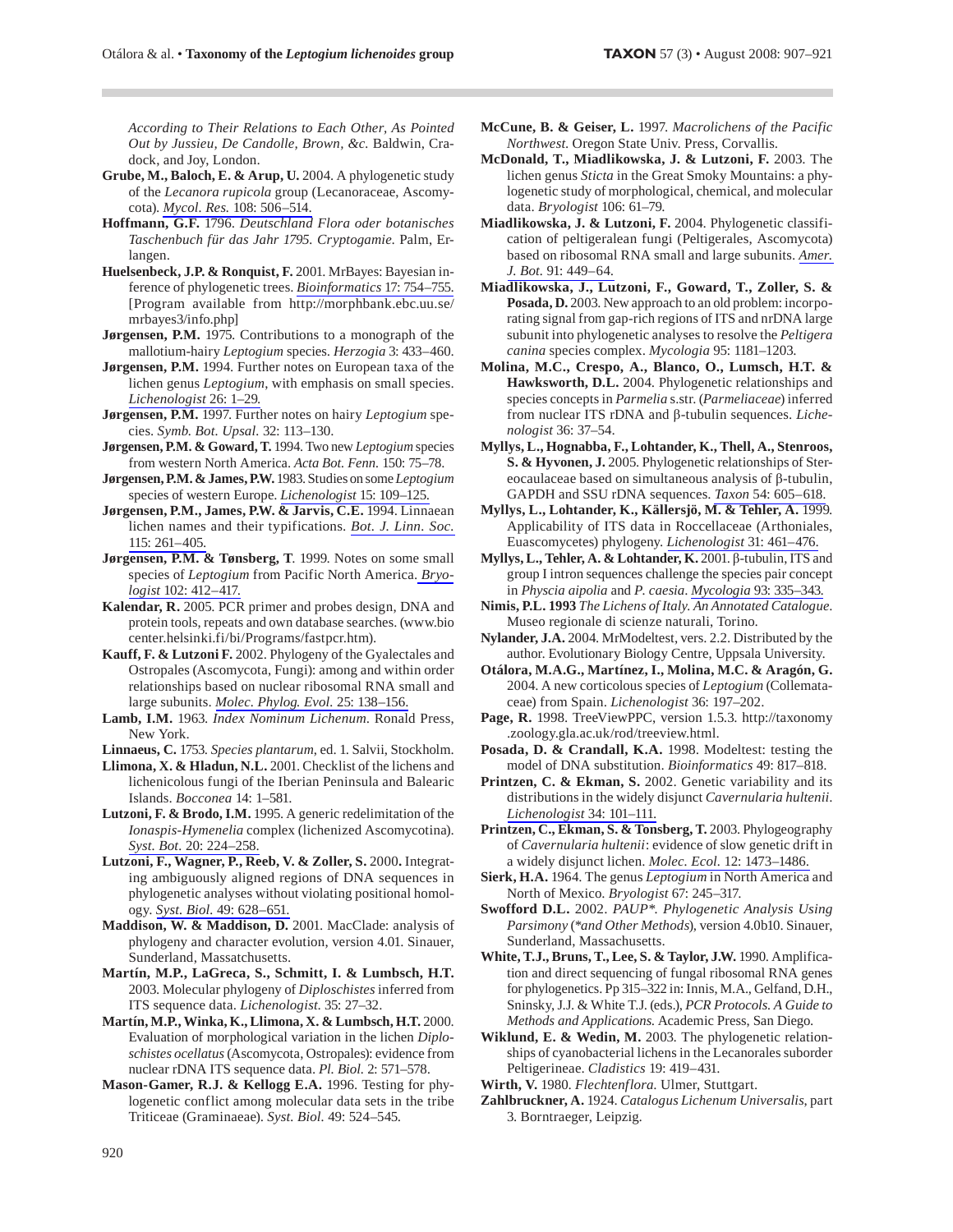m.

|                               |                                           |                      |          | <b>GenBank acc. number</b> |  |
|-------------------------------|-------------------------------------------|----------------------|----------|----------------------------|--|
| Taxon name <sup>a</sup>       | <b>Locality and substrate</b>             | <b>Voucher</b>       | nrITS    | $\beta$ -tubulin           |  |
| Collema undulatum             | Spain, Málaga, saxicolous                 | <b>MA Lich 16036</b> | DQ466044 | DQ466062                   |  |
| Leptogium aragonii            | Spain, Jaén, terricolous (mosses)         | <b>MA Lich 16026</b> | DQ466040 | DQ466058                   |  |
| L. aragonii                   | Spain, Toledo, terricolous (mosses)       | <b>MA Lich 16028</b> | DQ466041 | DQ466059                   |  |
| L. aragonii                   | Spain, Cantabria, terricolous (mosses)    | <b>MA Lich 16029</b> | DQ466042 | DQ466060                   |  |
| L. gelatinosum                | Spain, Toledo, terricolous (mosses)       | <b>MA Lich 16020</b> | DQ466037 | DQ466055                   |  |
| L. gelatinosum                | Spain, Madrid, terricolous (mosses)       | <b>MA Lich 16022</b> | DQ466038 | DQ466056                   |  |
| L. gelatinosum                | Spain, Granada, terricolous (mosses)      | <b>MA Lich 16021</b> | DQ466039 | DQ466057                   |  |
| L. lichenoides s.str.         | Spain, Asturias, terricolous (mosses)     | <b>MA Lich 16023</b> | DQ466045 | DQ466063                   |  |
| L. lichenoides s.str.         | Spain, Cantabria, terricolous (mosses)    | <b>MA Lich 16025</b> | DQ466047 | DQ466065                   |  |
| L. lichenoides s.str.         | Spain, Jaén, terricolous (mosses)         | <b>MA Lich 16027</b> | DQ466046 | DQ466064                   |  |
| L. pulvinatum                 | Spain, Madrid, epiphytic (mosses)         | <b>MA Lich 16030</b> | DQ466030 | DQ466048                   |  |
| L. pulvinatum                 | Spain, Asturias, epiphytic (mosses)       | <b>MA Lich 16032</b> | DQ466036 | DQ466054                   |  |
| L. pulvinatum                 | Spain, Cuenca, epiphytic (mosses)         | <b>MA Lich 16031</b> | DQ466032 | DO466050                   |  |
| L. pulvinatum                 | Spain Málaga, terricolous (mosses)        | <b>MA Lich 16083</b> | DQ466031 | DO466049                   |  |
| L. pulvinatum                 | Spain, Guadalajara, terricolous (mosses)  | <b>MA Lich 16033</b> | DQ466033 | DQ466051                   |  |
| L. pulvinatum var. quercicola | Spain Toledo, corticolous (bark)          | <b>MA Lich 16034</b> | DQ466034 | DQ466052                   |  |
| L. pulvinatum var. quercicola | Spain, Jaén, corticolous (bark)           | <b>MA Lich 16035</b> | DQ466035 | DQ466053                   |  |
| L. saturninum                 | France, Midi-Pyrenées, corticolous (bark) | <b>MA Lich 16024</b> | DQ466043 | DQ466061                   |  |

Appendix 1. Voucher, locality and habitat, as well as GenBank accession numbers for specimens used in the molecular phylogenetic analyses of this study.

<sup>a</sup>Identifications and names are based on conclusions of this study.

| Appendix 2. Characters and character states included in the morphological data matrix. |
|----------------------------------------------------------------------------------------|
|----------------------------------------------------------------------------------------|

| <b>Character</b>                                       | <b>Character state</b>                                                                                                    |
|--------------------------------------------------------|---------------------------------------------------------------------------------------------------------------------------|
| 1. Thallus size                                        | $0 = 2$ cm, $1 = 2-5$ cm, $2 = 5$ cm                                                                                      |
| 2. Thallus color                                       | $0 =$ green, $1 =$ bluish-green, $2 =$ dark brown                                                                         |
| 3. Thallus upper surface luster $0 =$ shiny, $1 =$ mat |                                                                                                                           |
| 4. Lobe orientation                                    | $0 =$ erect, $1 =$ planate                                                                                                |
| 5. Lobe margin                                         | 0 = crenate (L. aragonii), 1 = laciniate (L. pulvinatum), 2 = isidiate (L. lichenoides s.str.), 3 = entire <sup>a</sup>   |
| 6. Lobe max. width                                     | $0 = 2.5$ mm, $1 = 2.5 - 4.0$ mm, $2 = 2.6$ mm                                                                            |
| 7. Lobe min. width                                     | $0 = 0.5$ mm, $1 = 0.5 - 1.5$ mm, $2 = 1.5 - 4.0$ mm                                                                      |
| 8. Lobe upper surface                                  | $0 =$ wrinkled, $1 =$ smooth                                                                                              |
| 9. Isidia position                                     | $0 =$ absent, 1 = upper surface, 2 = marginal                                                                             |
| 10. Lower cortex                                       | $0 =$ smooth, 1 = arachnoid white hairs, 2 = tomentum (L. saturninum)                                                     |
| 11. Upper and lower cortex                             | $0 =$ absent, $1 =$ present                                                                                               |
| 12. Lobe thickness                                     | $0 = 100 \text{ µm}, 1 = 100 - 140 \text{ µm}, 2 = 140 \text{ µm}$                                                        |
| 13. Spore shape                                        | $0 =$ ellipsoidal, $1 =$ linear oblong (fusiform)                                                                         |
| 14. Spore width                                        | $0 = 10 \text{ µm}, 1 = 10 \text{ µm}$                                                                                    |
| 15. Spore length                                       | $0 = 20 - 30 \text{ µm}, 1 = 30 \text{ µm}$                                                                               |
| 16. Apothecia frequency                                | $0 = 50\%$ of thallus, $1 = 50\%$                                                                                         |
| 17. Substrate                                          | $0 =$ corticolous (directly on bark), $1 =$ muscicolous on corticolous mosses, $2 =$ muscicolous on<br>terricolous mosses |

<sup>a</sup>See Fig. 1.